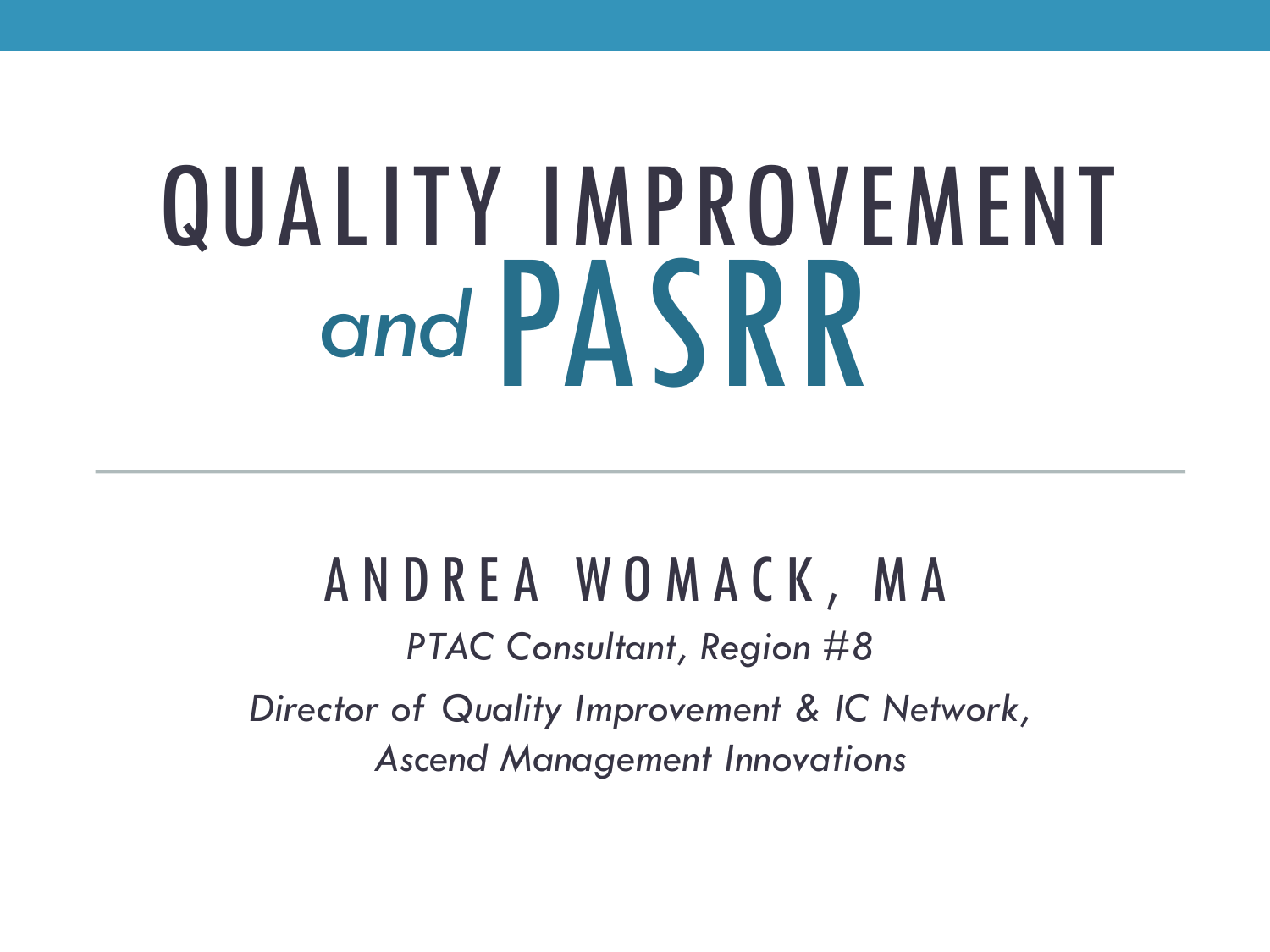#### It usually starts with a problem and the need for a SOLUTION…

**"**Our Level I is not timely and stakeholders are not happy…**"**

**"**It's unclear if people are getting the specialized and rehabilitative services identified in the PASRR report…**"**

**"**Our Level II reports and decisions are inconsistent…**"**

**"**We're not taking full advantage of our categorical and exemption options… or… our categorical/exemption options are being taken advantage of…**"**

**"**We can't measure discharge and diversion potential or outcomes…**"**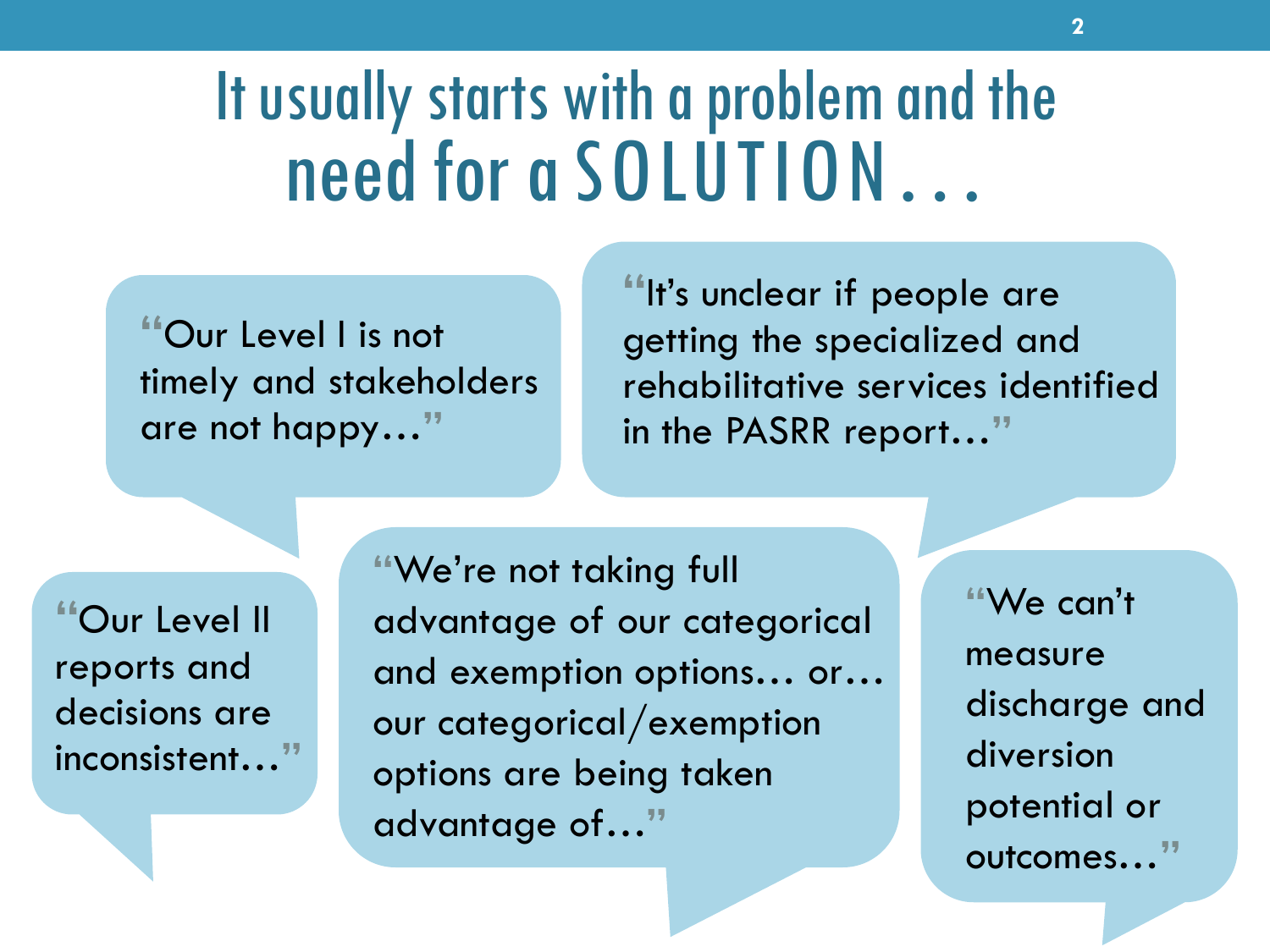## Today's KEY POINTS

- Quality assurance and quality improvement are important to PASRR
- Quality assurance and quality improvement are useful for PASRR
- Quality assurance and quality improvement are feasible in PASRR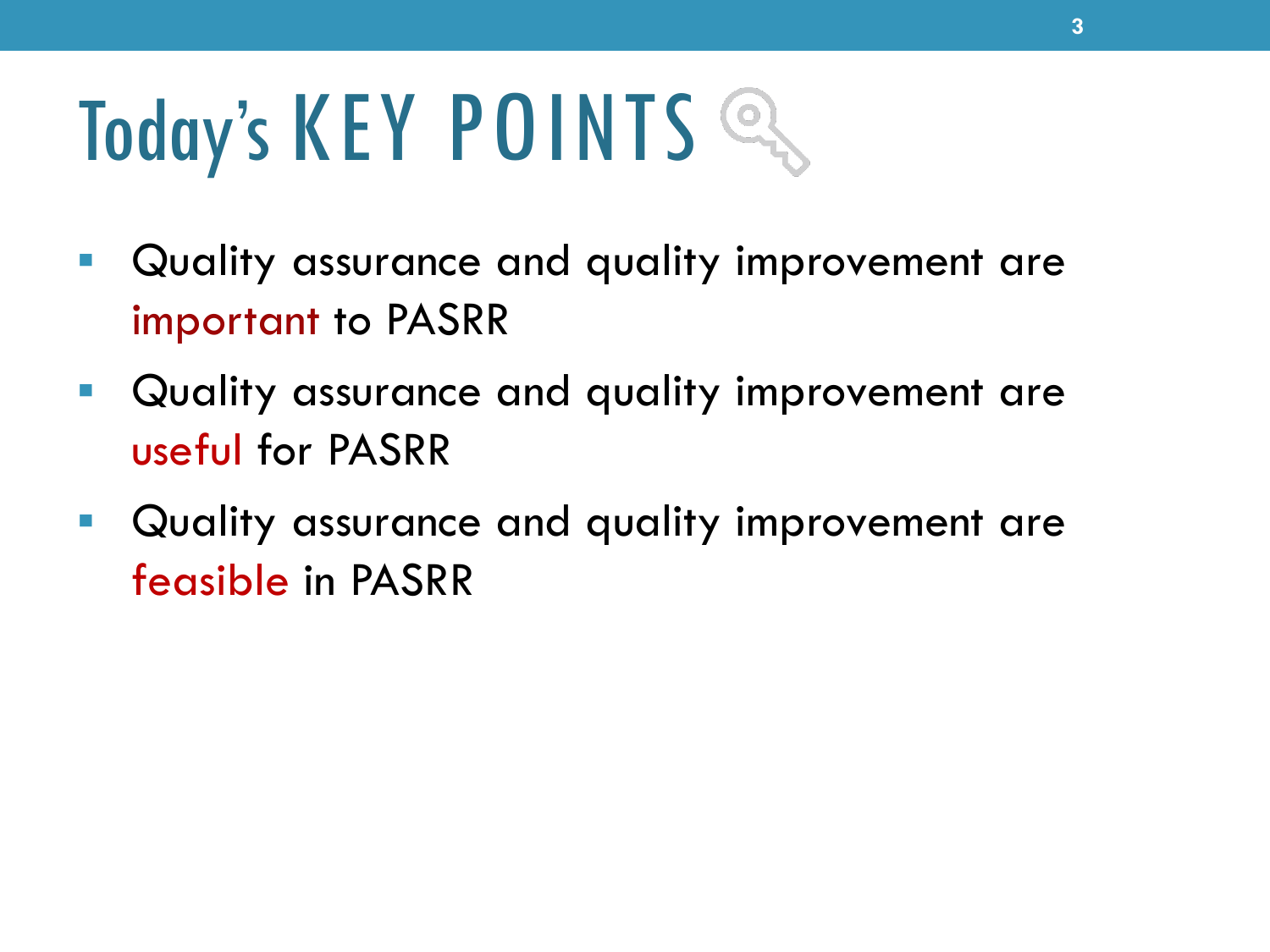### OUTLINE

- **Brief overview of QI history**
- QI in healthcare and government
- **Discussion of QI frameworks and principles**
- Benefits of applying QI principles to PASRR
- Examples of potential PASRR QI and QA measures and activities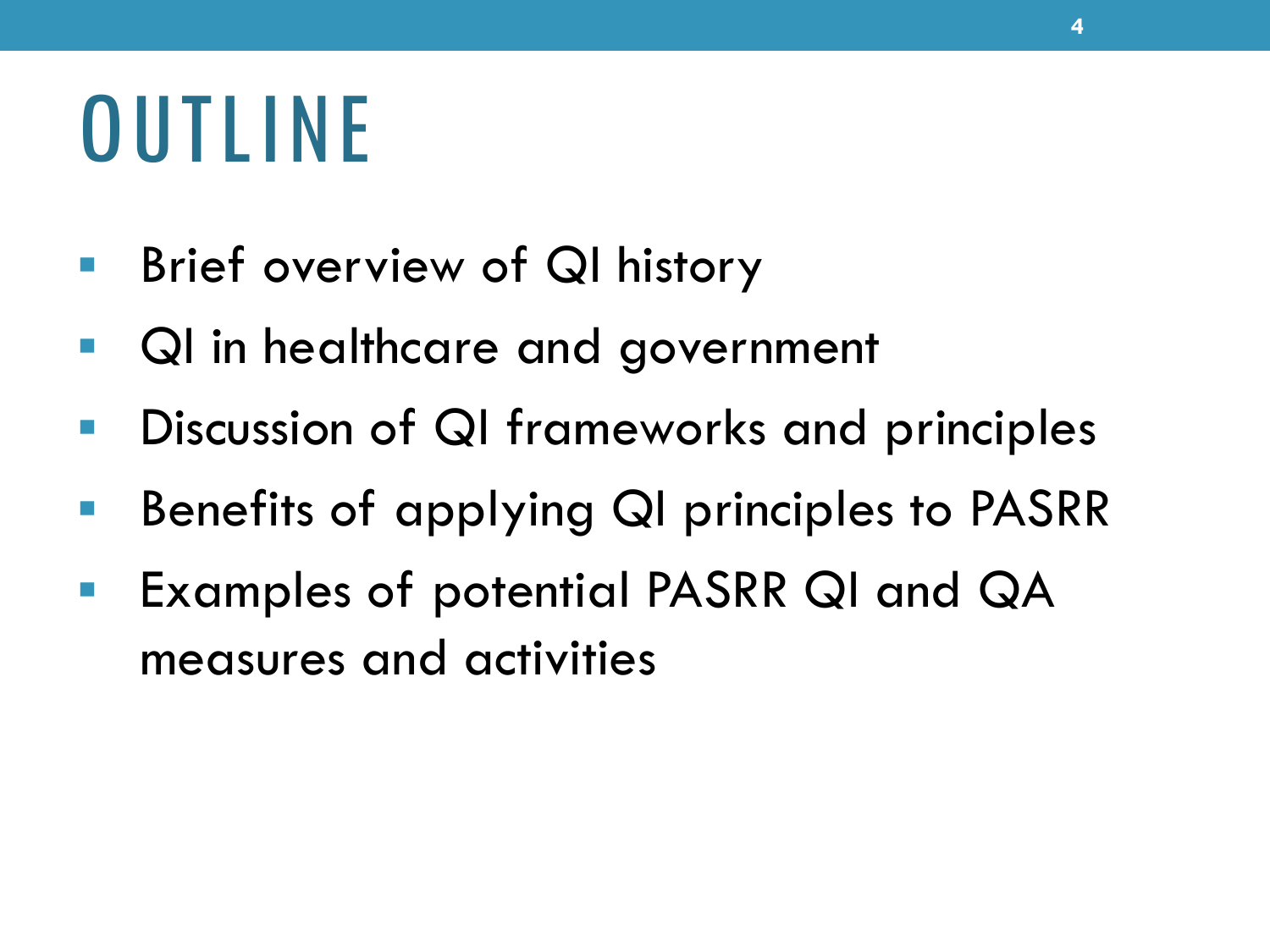#### What is QUALITY IMPROVEMENT?

- A formal approach to the analysis of performance and systematic efforts to improve it
- If you can't **MEASURE IT,** you can't….

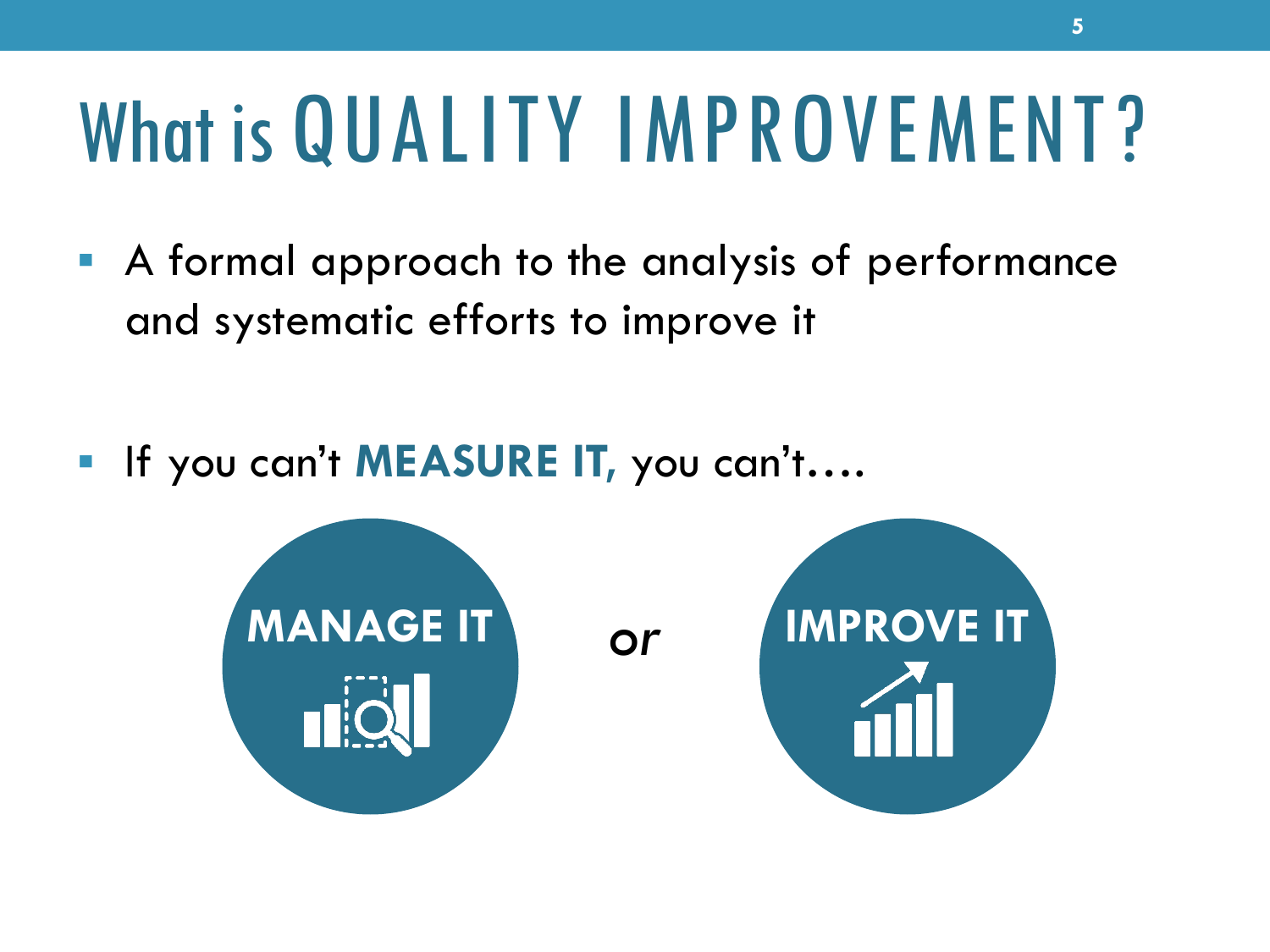### HISTORY of QUALITY



(Source: American Society for Quality)

**6**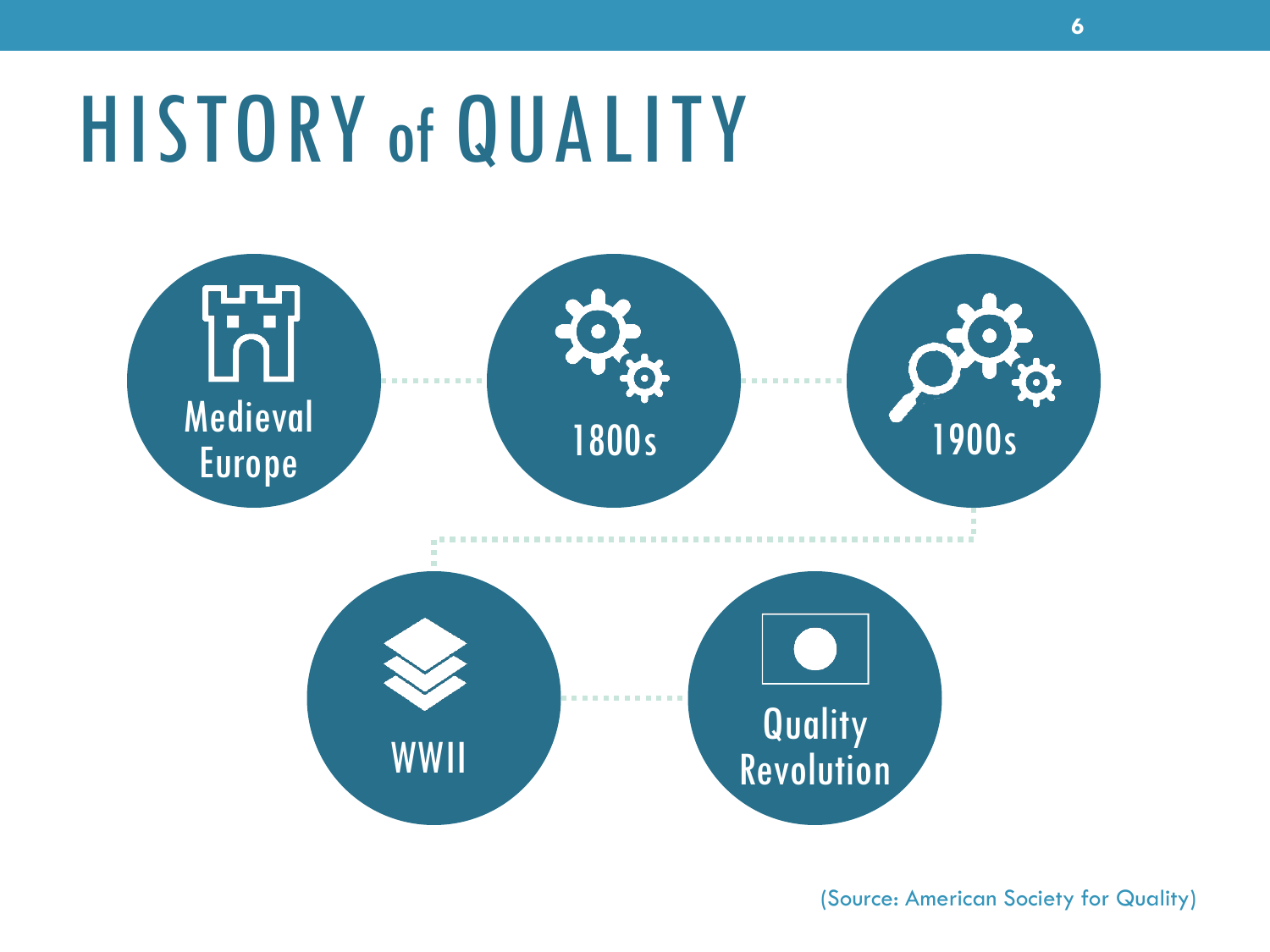### HISTORY of QUALITY



### Last Few Decades…

**7** 

- Evolution of TQM
- Six Sigma
- LEAN
- Focus on customer
- Beyond manufacturing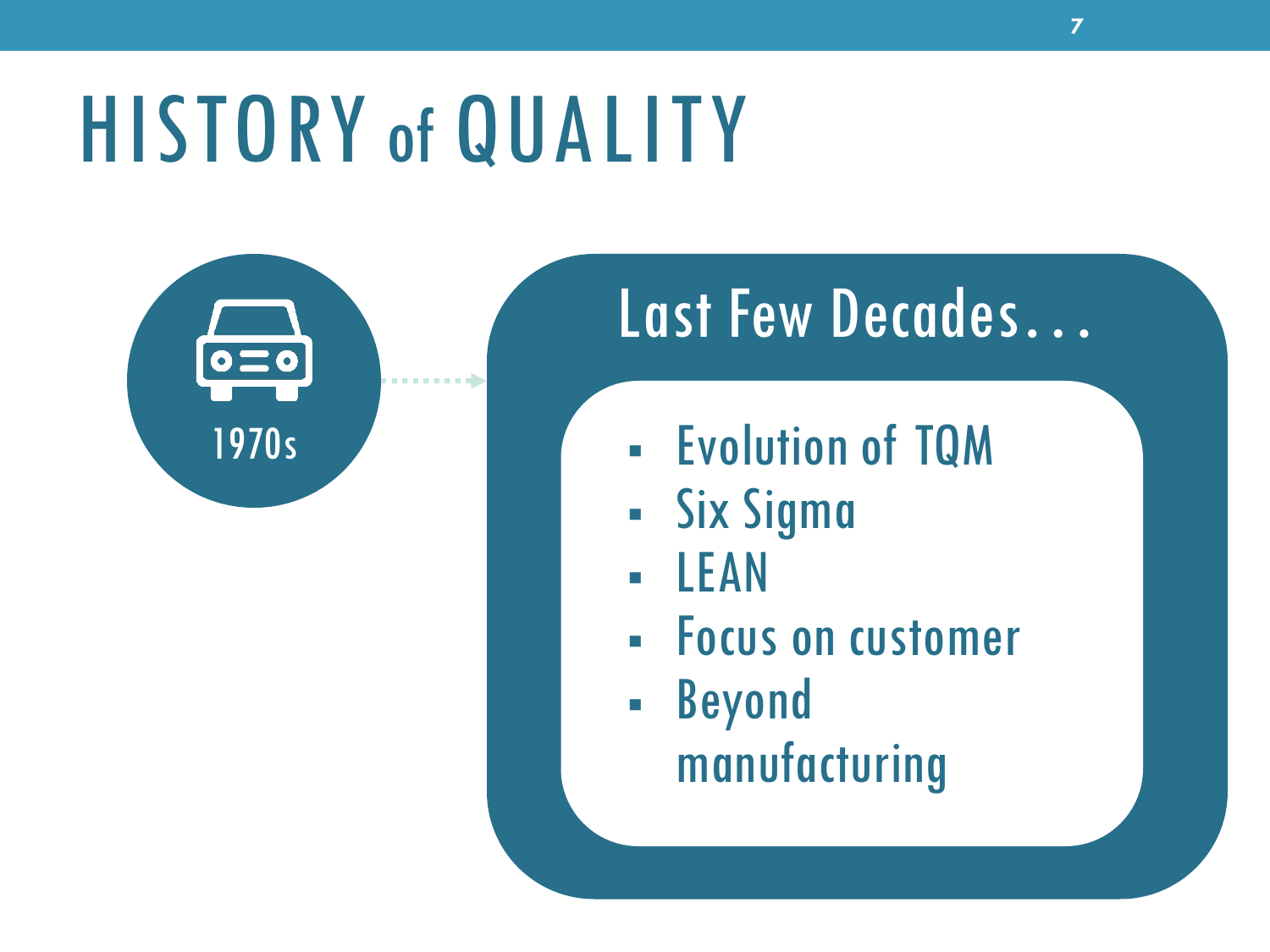### QUALITY in HEALTHCARE

- **Performance and Process Improvement**
- Population Health and Care Transitions
- **Health Data Analytics**
- Patient Safety
- Regulatory and Accreditation
- Quality Review and Accountability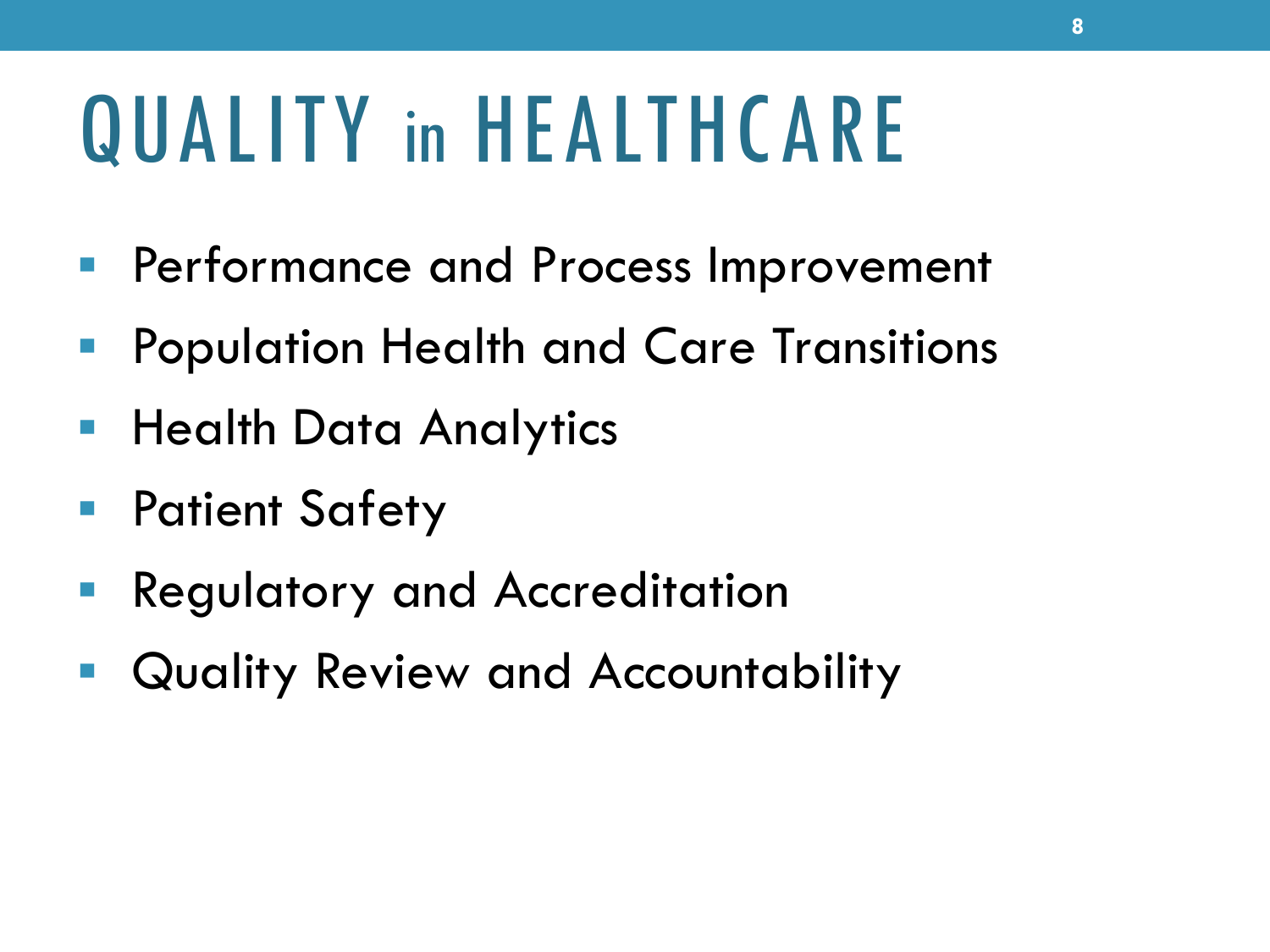### QUALITY in GOVERNMENT

Agency for Healthcare Research and Quality on behalf of the Department of Health and Human Services

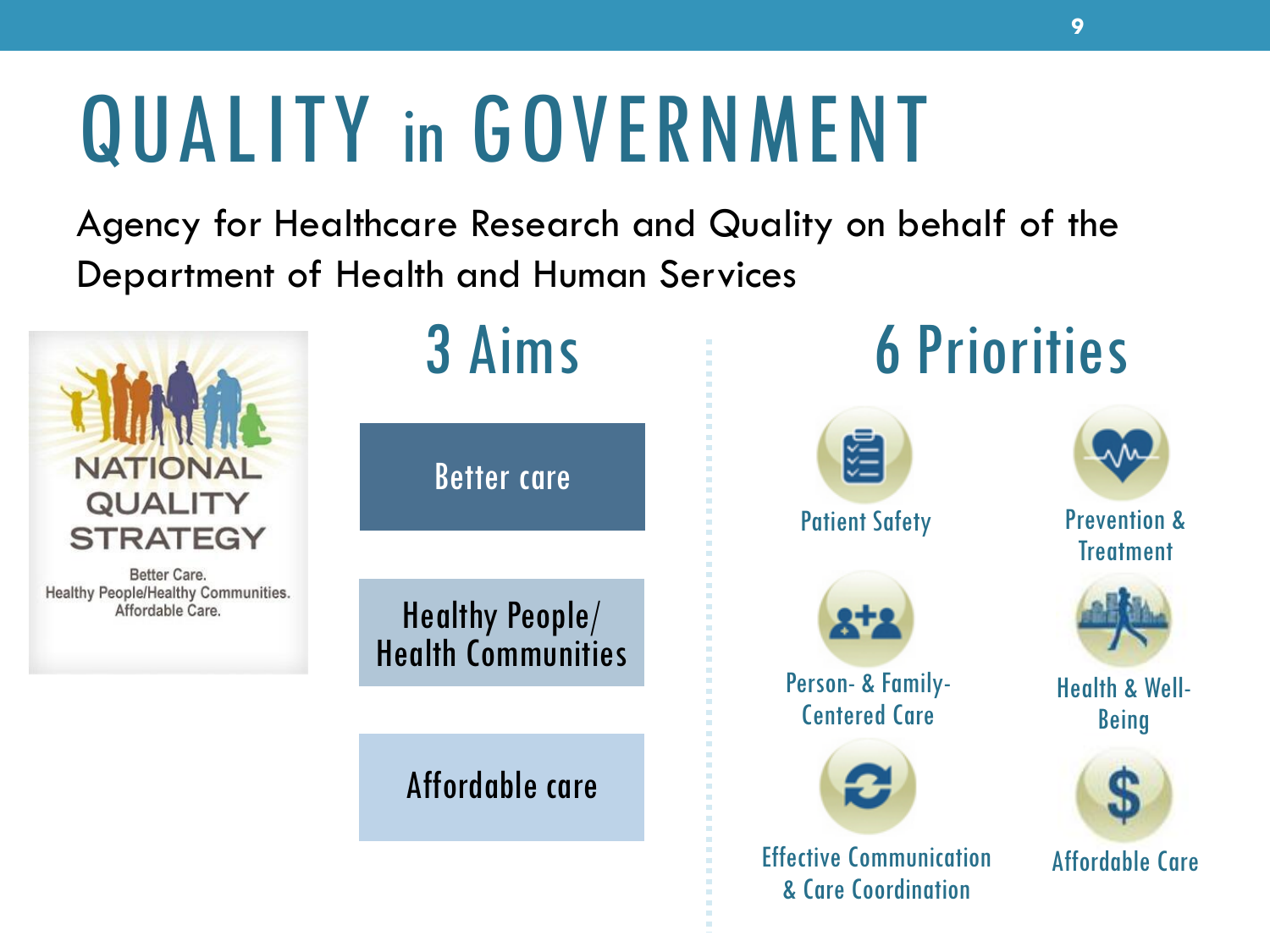### QUALITY in GOVERNMENT

• Home and Community-Based Services (HCBS) QI framework

**2004:** QI oversight process identified by CMS—CQI approach

 **2007 & 2014:** Revisions

Requires quality "assurances" and "subassurances" in domains:

- Level of Care
- Service Plan
- Qualified Providers
- Health and Welfare
- Financial Accountability
- Administrative Authority
- Remediation Reporting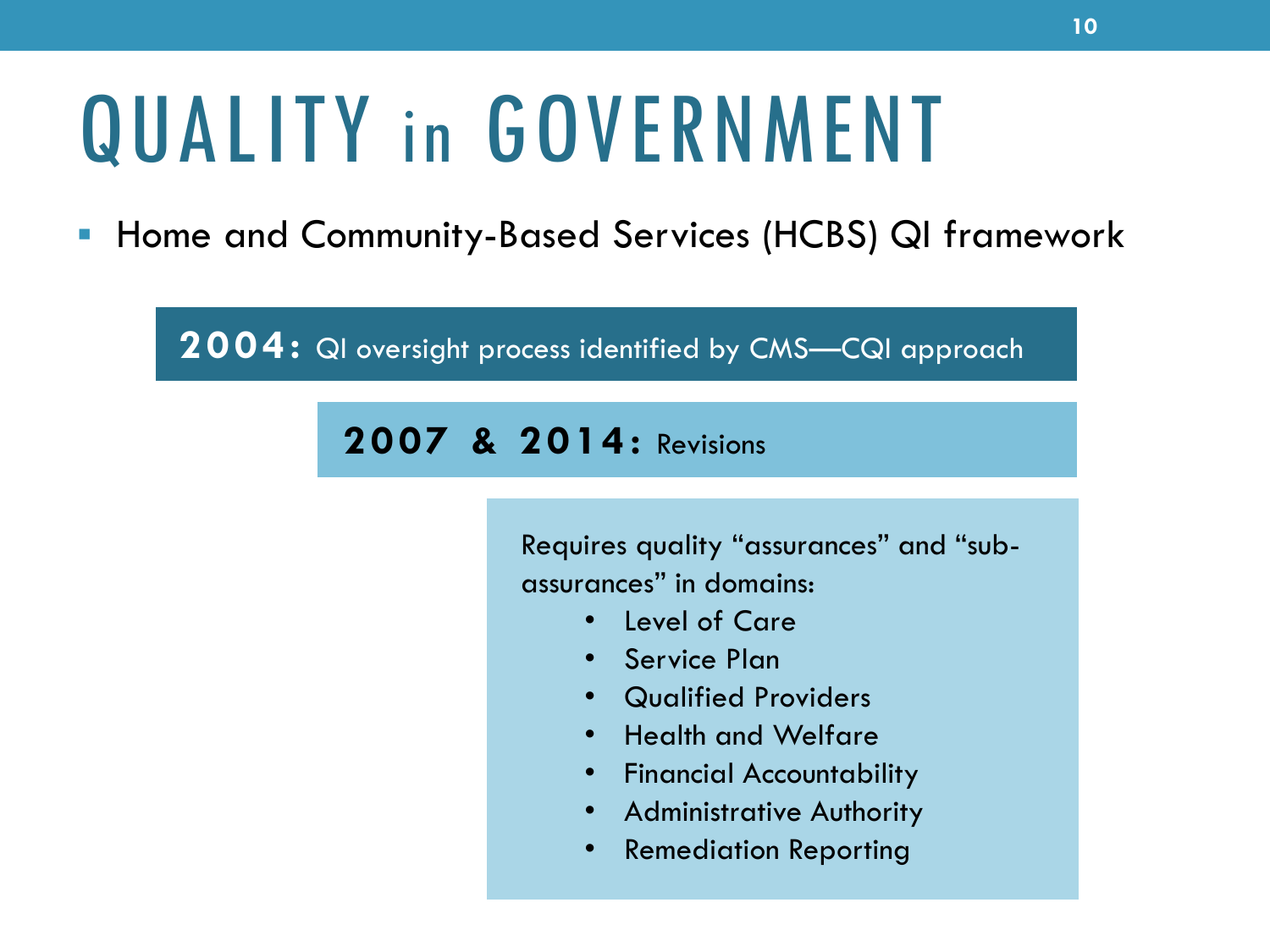### Quality FRAMEWORKS

• **Model for Improvement:** Associates in Process Improvement and Institute for Healthcare Improvement



 *to Enhancing Organizational Performance* (2nd Edition). San Francisco: Jossey-Bass Publishers; 2009. Langley, GL, Moen R, Nolan TW, Norman CL, Provost LP. *The Improvement Guide: A Practical Approach*  What are we trying to accomplish?

 $\overline{\phantom{a}}$ 

How will we know that a change is an improvement?

we make the will

What are we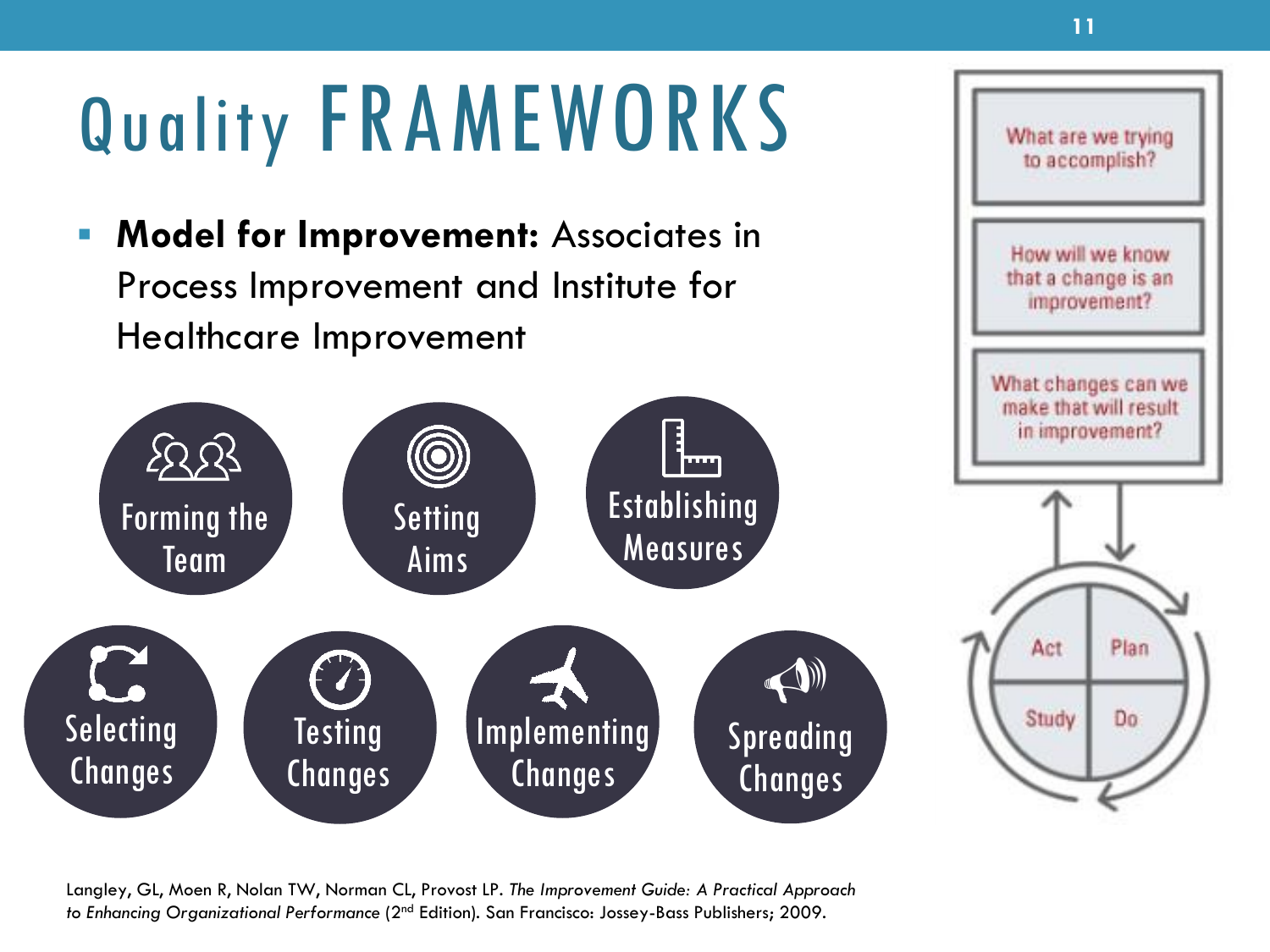### Quality Improvement METHODS

### **SIX SIGMA**

- Motorola and GE
- Improve performance, minimize variation, and reduce defects— manufacturing
- Data driven—6 sigma  $=$  3 defects per million

### **LEAN**

- Toyota Production System (TPS)
- Maximize value and minimize waste
- 7 Wastes: Time, Defects, Motion, Transportation, Overproduction, Inventory, Processing
- "Kaizen"—continuous improvement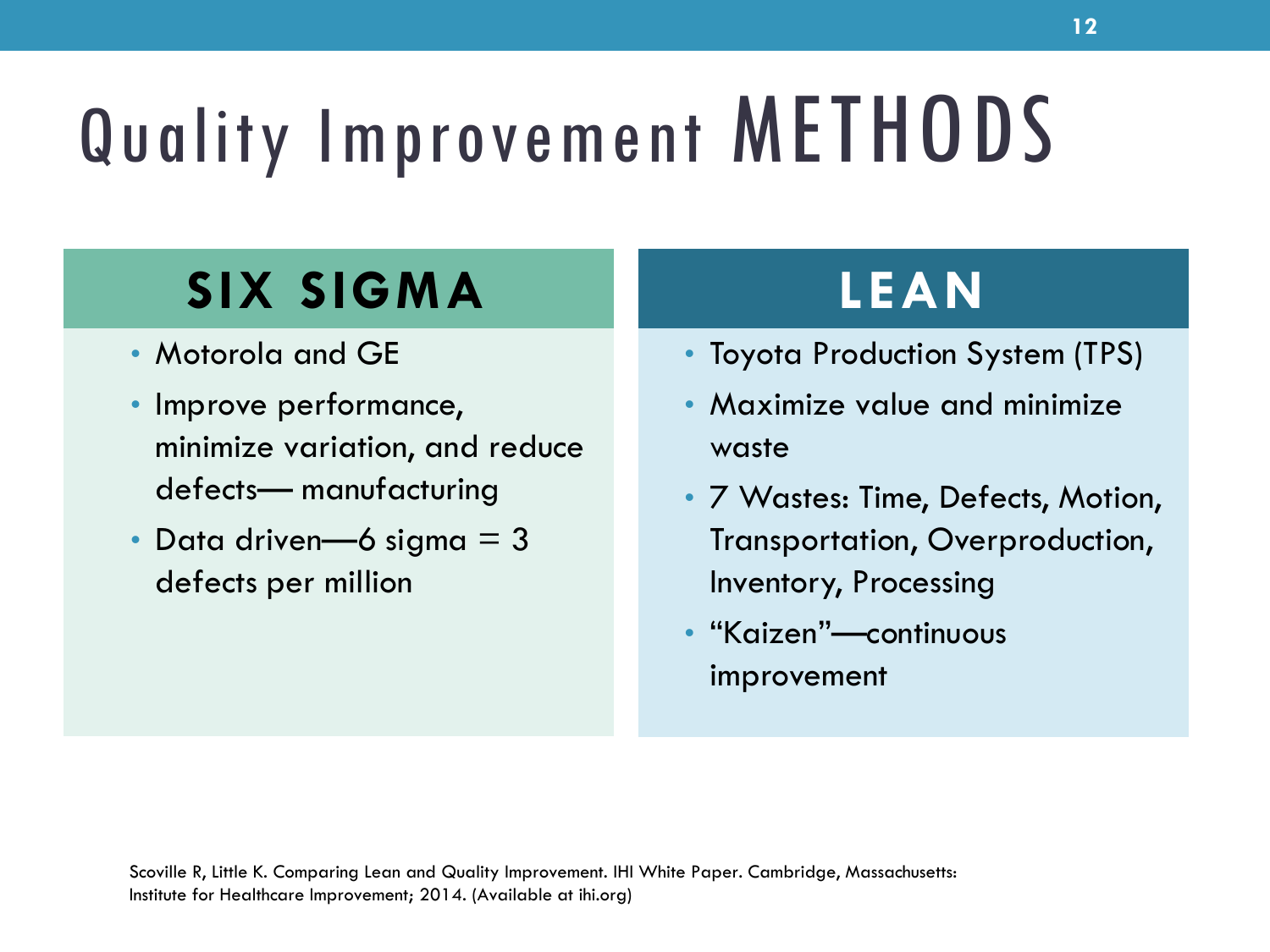•  $Flowcharts$   $|^{PASRR\,Process}$ 

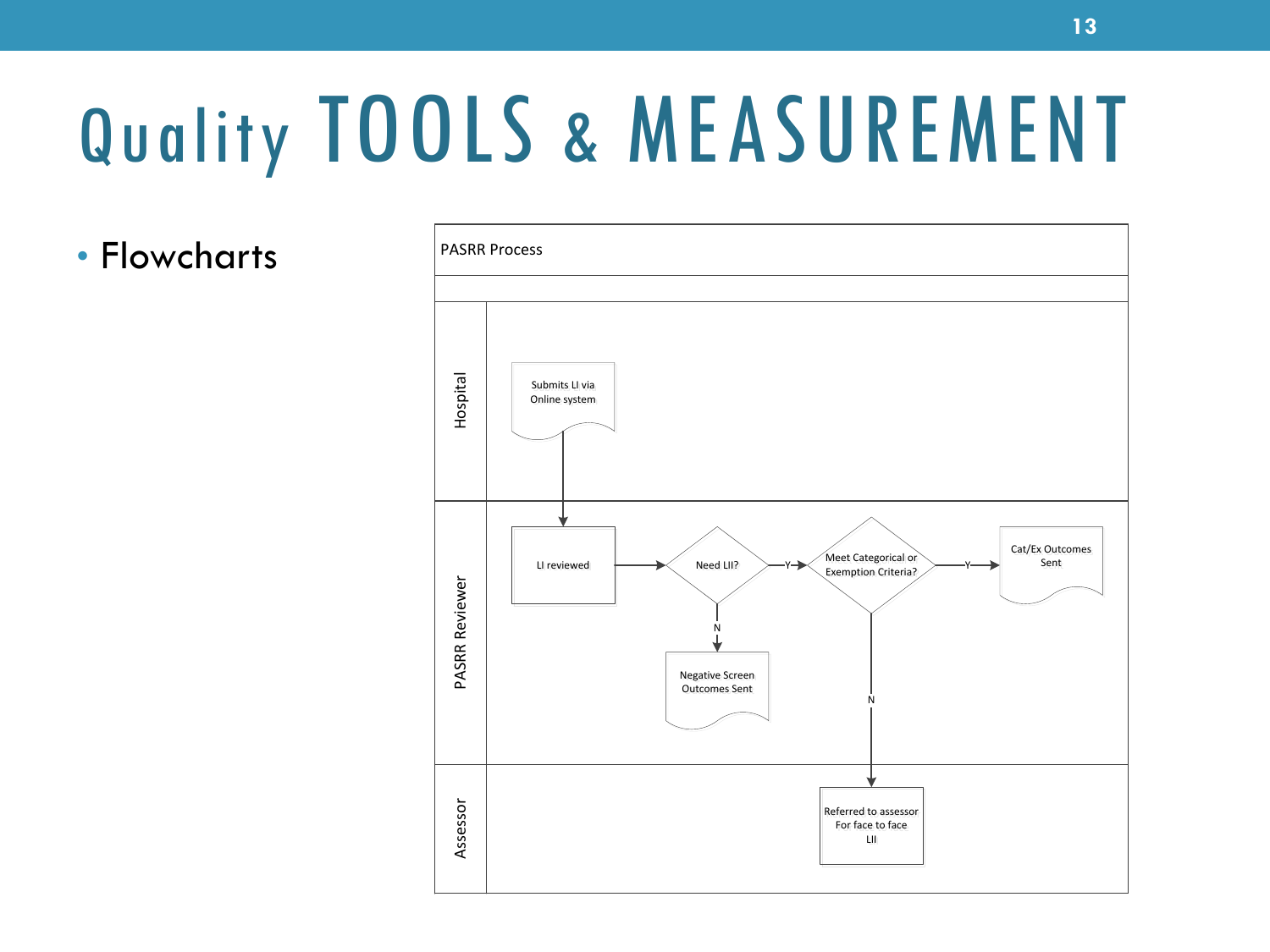#### • Fishbone diagrams

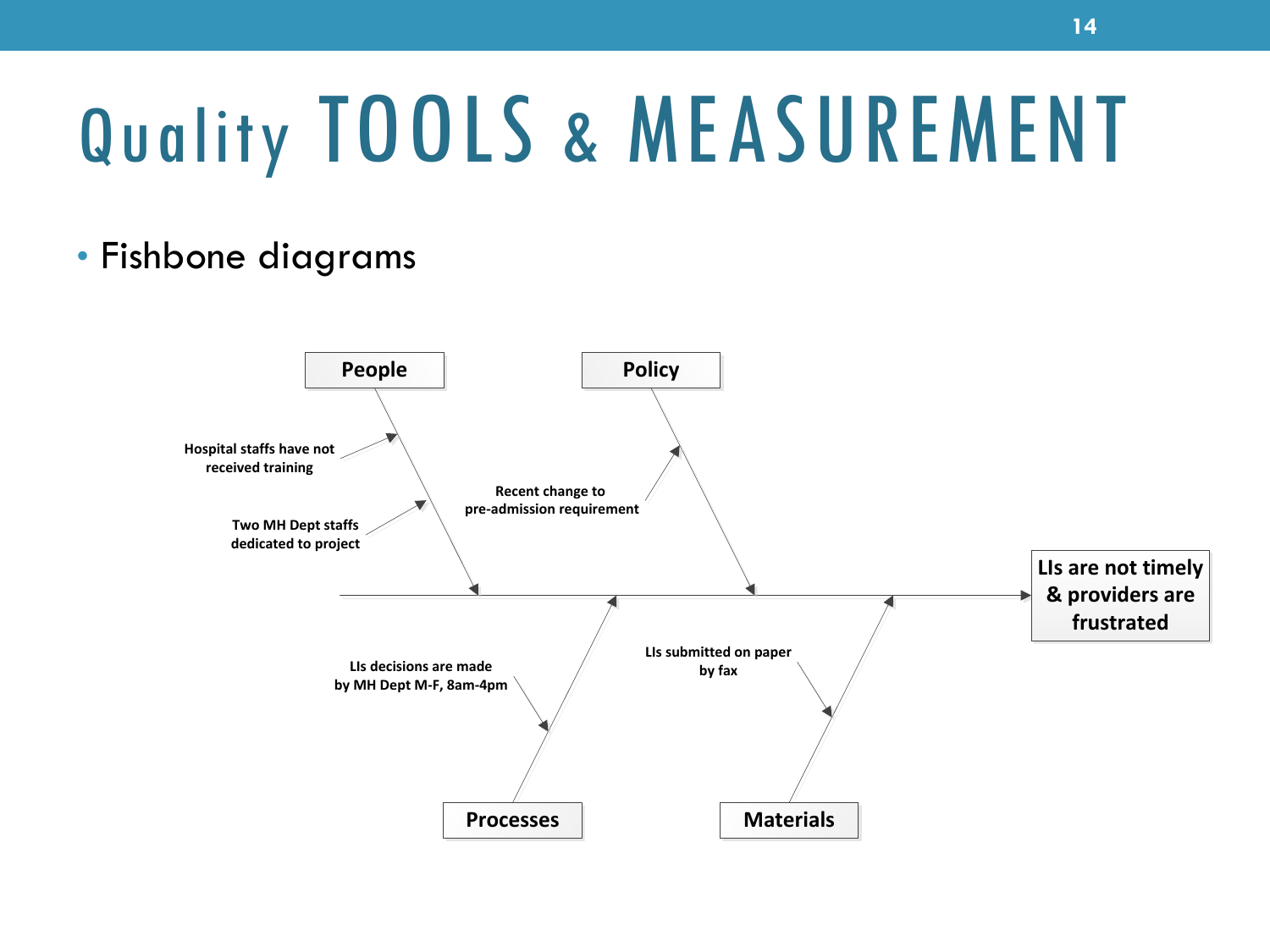• Check sheets and checklists

| <b>Provider Compliance</b>                     | Day 1 | Day 2 | Day 3 | <b>Total</b> |
|------------------------------------------------|-------|-------|-------|--------------|
| Type                                           |       |       |       |              |
| Pre-admission                                  |       |       |       | 4            |
| <b>Status Change</b>                           |       |       |       | 6            |
| <b>Conclusion of Time-</b><br>limited approval |       |       |       |              |

| <b>Level II Component</b> | <b>Included</b> |
|---------------------------|-----------------|
| Medical History           |                 |
| Medical Status            | ⋈               |
| <b>Functional Status</b>  |                 |
| Need for NF               |                 |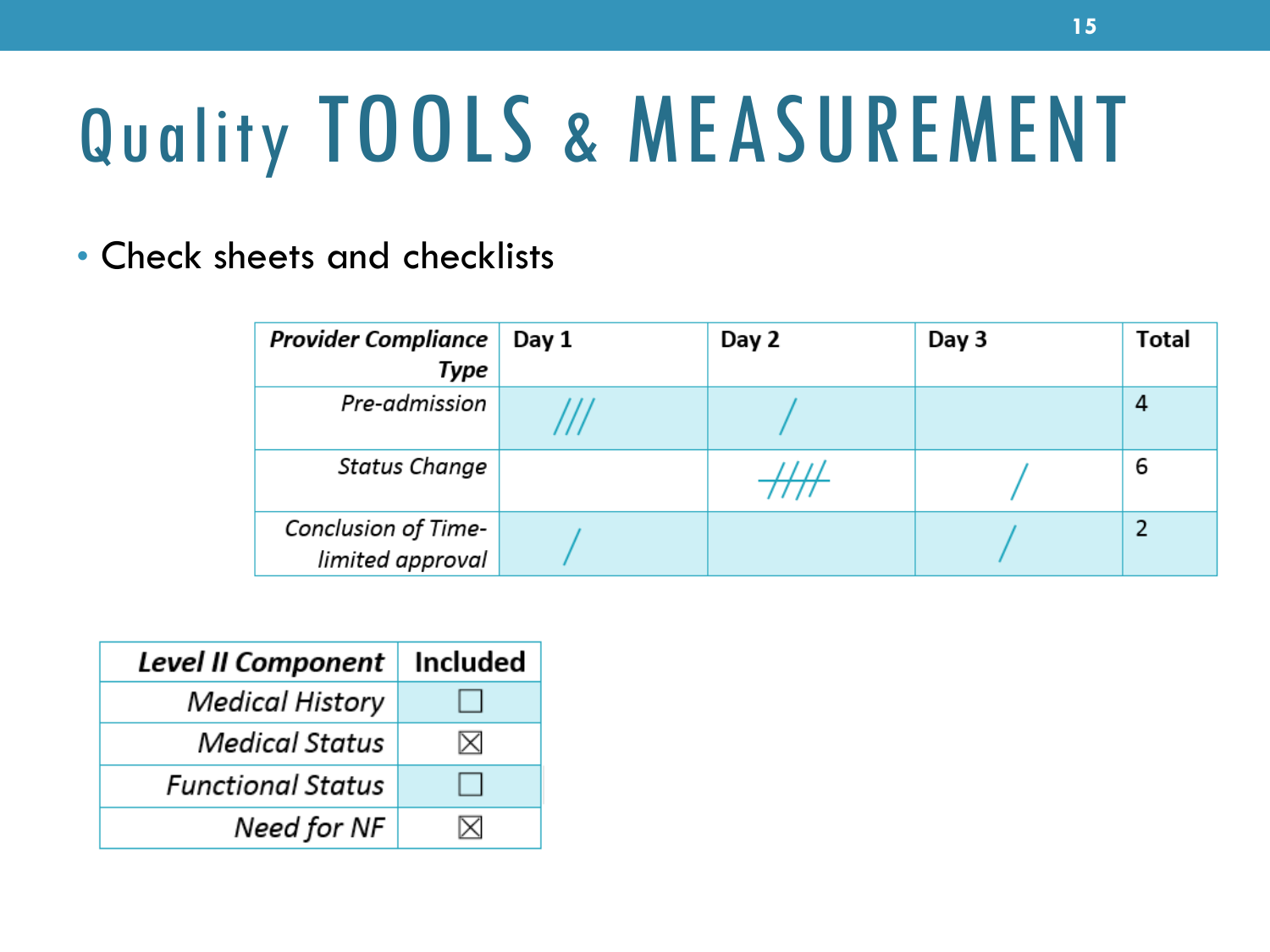- Run charts
- Control charts

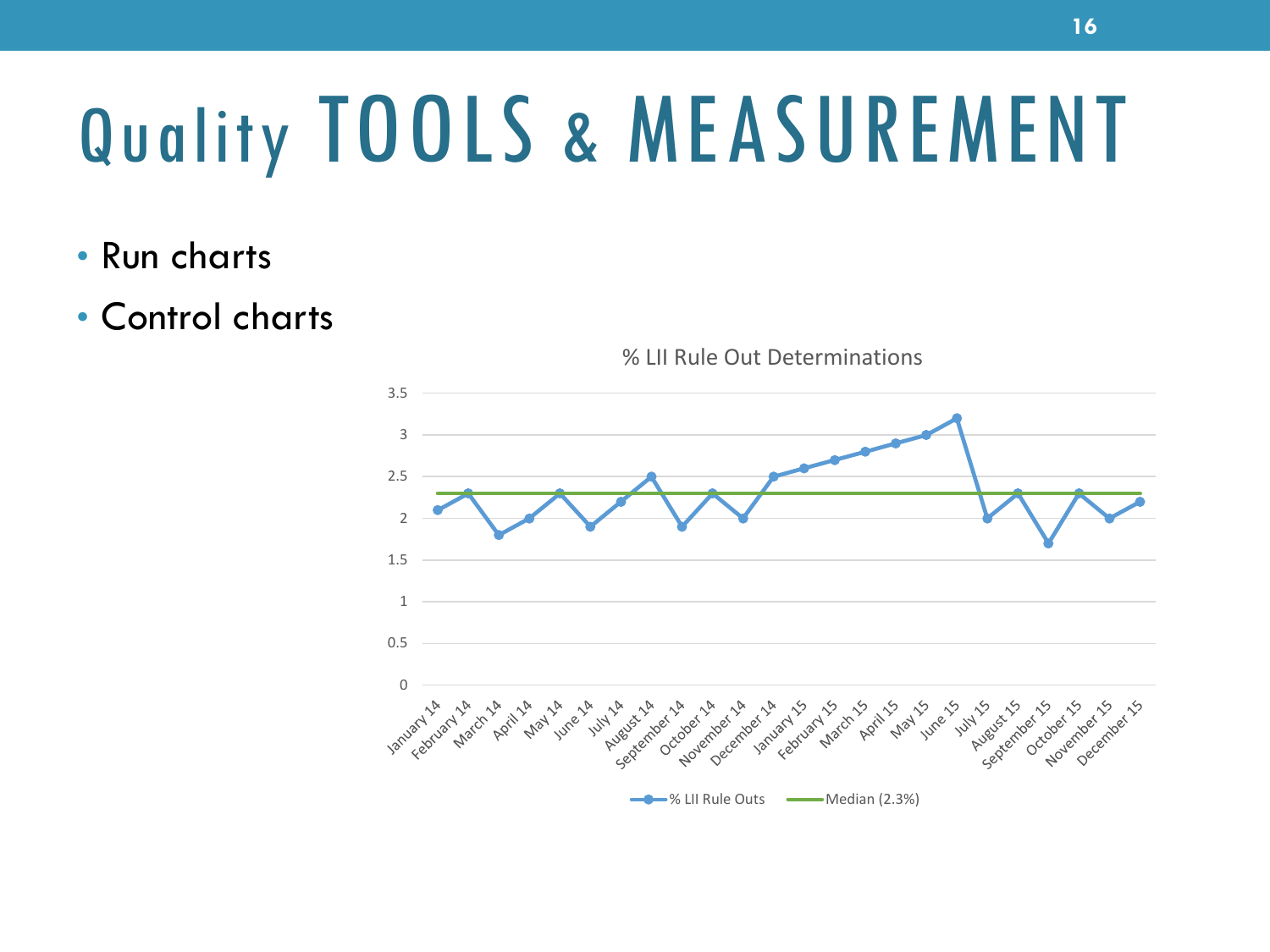## QKEYS to a SUCCESSFUL QI Project

|             | Identify the problem you want to study                                                                                          |
|-------------|---------------------------------------------------------------------------------------------------------------------------------|
| $\mathbf 2$ | Get stakeholder involvement and buy-in early:<br>Sell the problem<br>Invoke principles of change and transition management<br>п |
| 3           | Pick the QI method and tools that best meet the project's needs<br>"All models are wrong, and some are useful."                 |
| 4           | <b>Establish your baseline, then reassess (PDSA)</b>                                                                            |
| 5           | Start small and build a portfolio of success                                                                                    |
| 6           | <b>Feed QI results back to stakeholders</b>                                                                                     |
|             | Use stories from the field to illustrate data                                                                                   |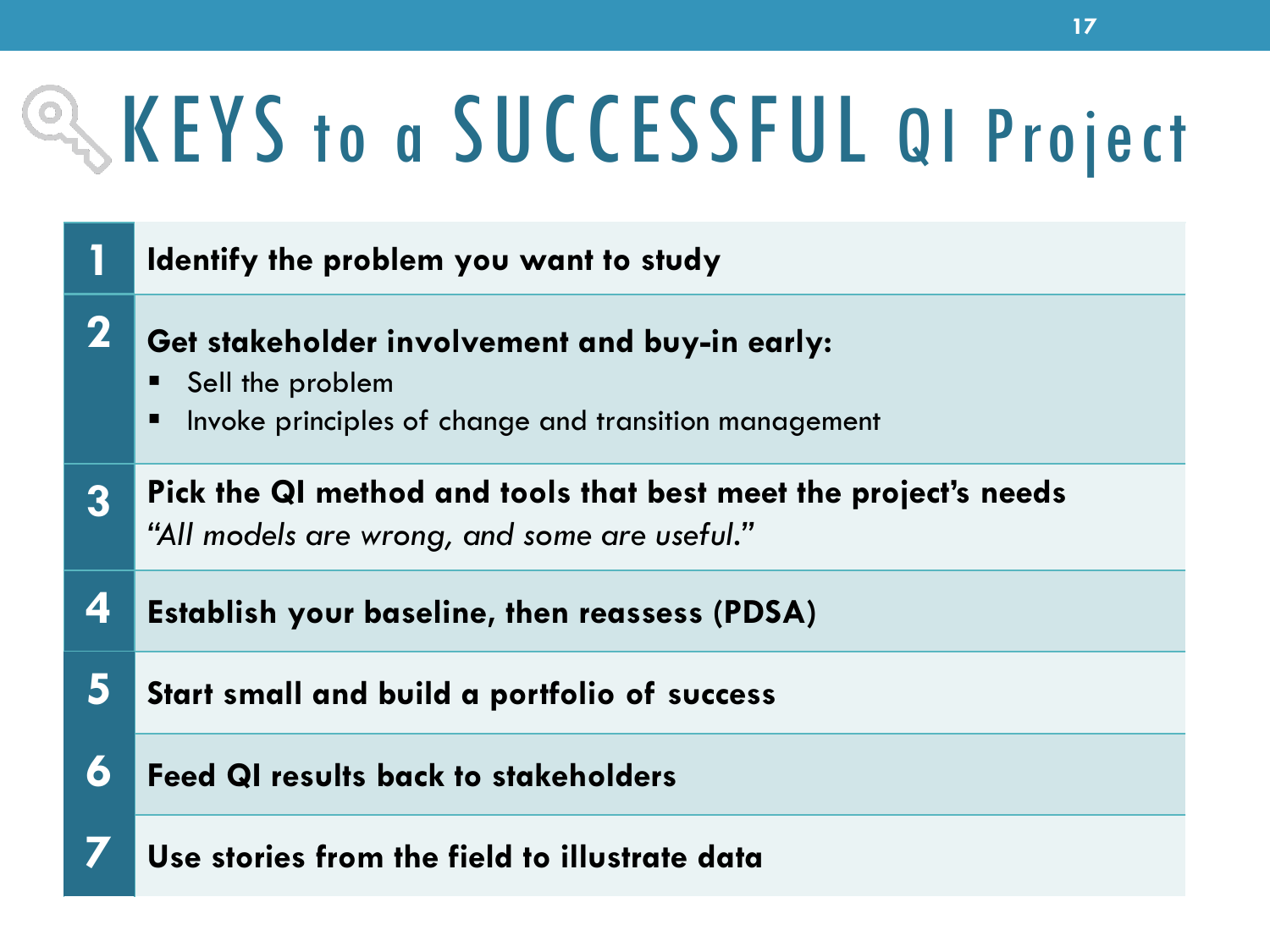### Quality Improvement and PASRR-WHY?



**Again…If you can't measure it, you can't manage or improve it** 

**Improve outcomes and quality of life for individuals with disabilities** 

**Support effective and efficient administration of the PASRR program** 

(Source: Ed Kako, PTAC, 3-11-2014)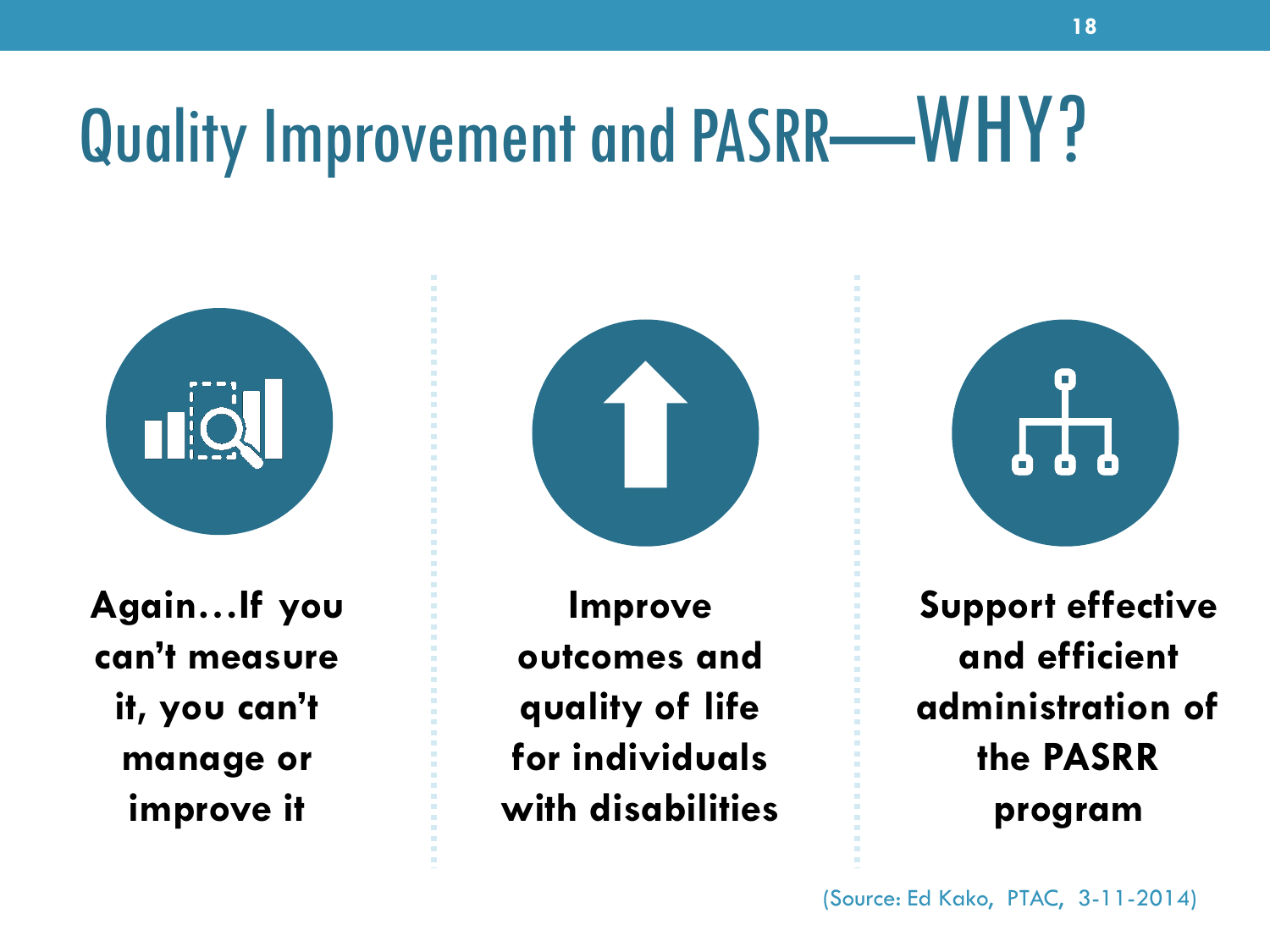

# That's true, BUT...

- CMS, through PTAC, has signaled that it may likely be required in the future:
	- Must be **informative**: The data should give us information about a state's PASRR program that we would not otherwise have.
	- Must be **reasonable** for states to report: Should be data the states are already collecting for other purposes—for example, monitoring the performance of a contractor that performs Level II evaluations and determinations.
- You don't have to stop there.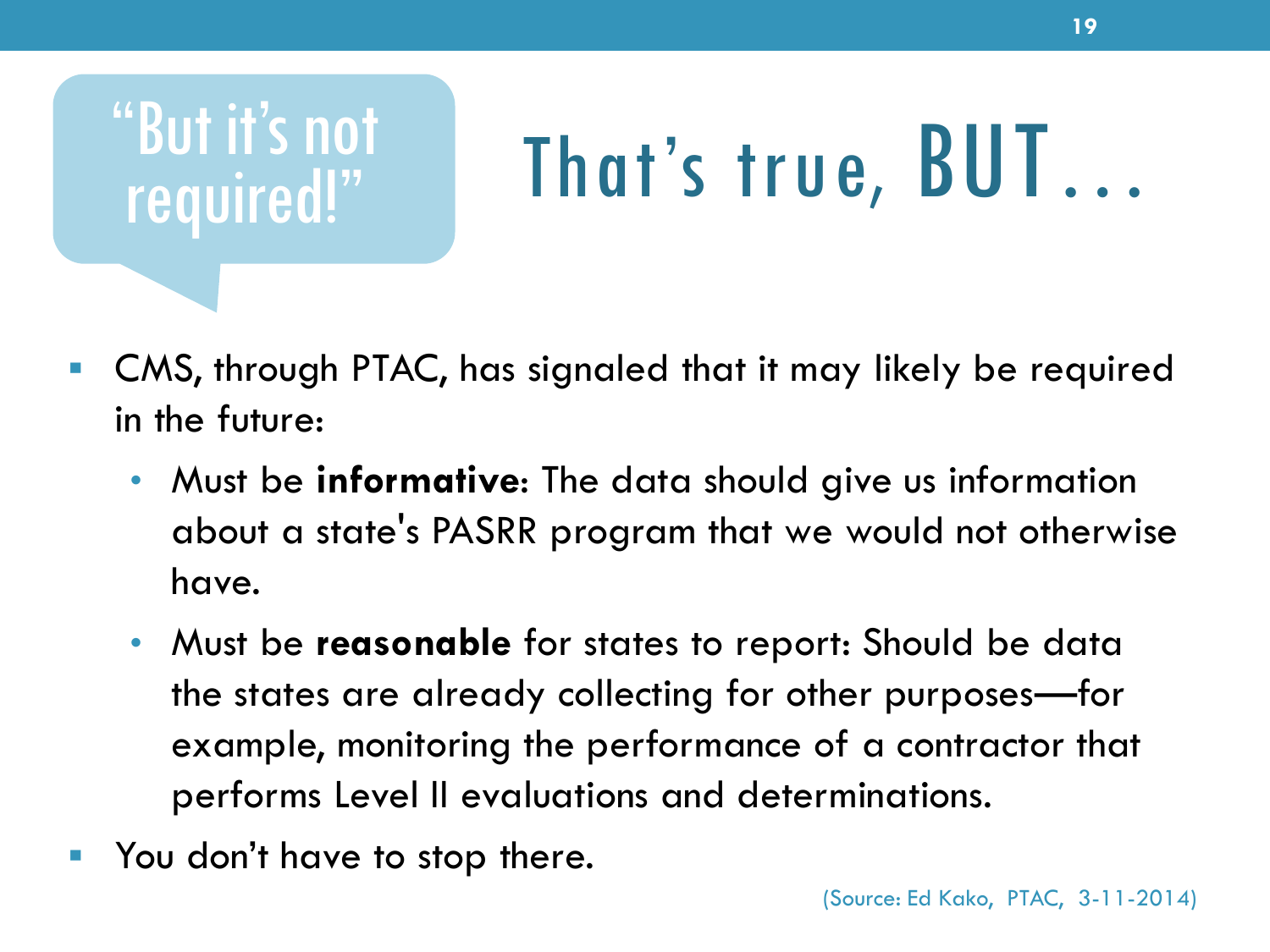# The ultimate goal of PASRR is to optimize an individual's placement success, treatment success, and QUALITY OF LIFE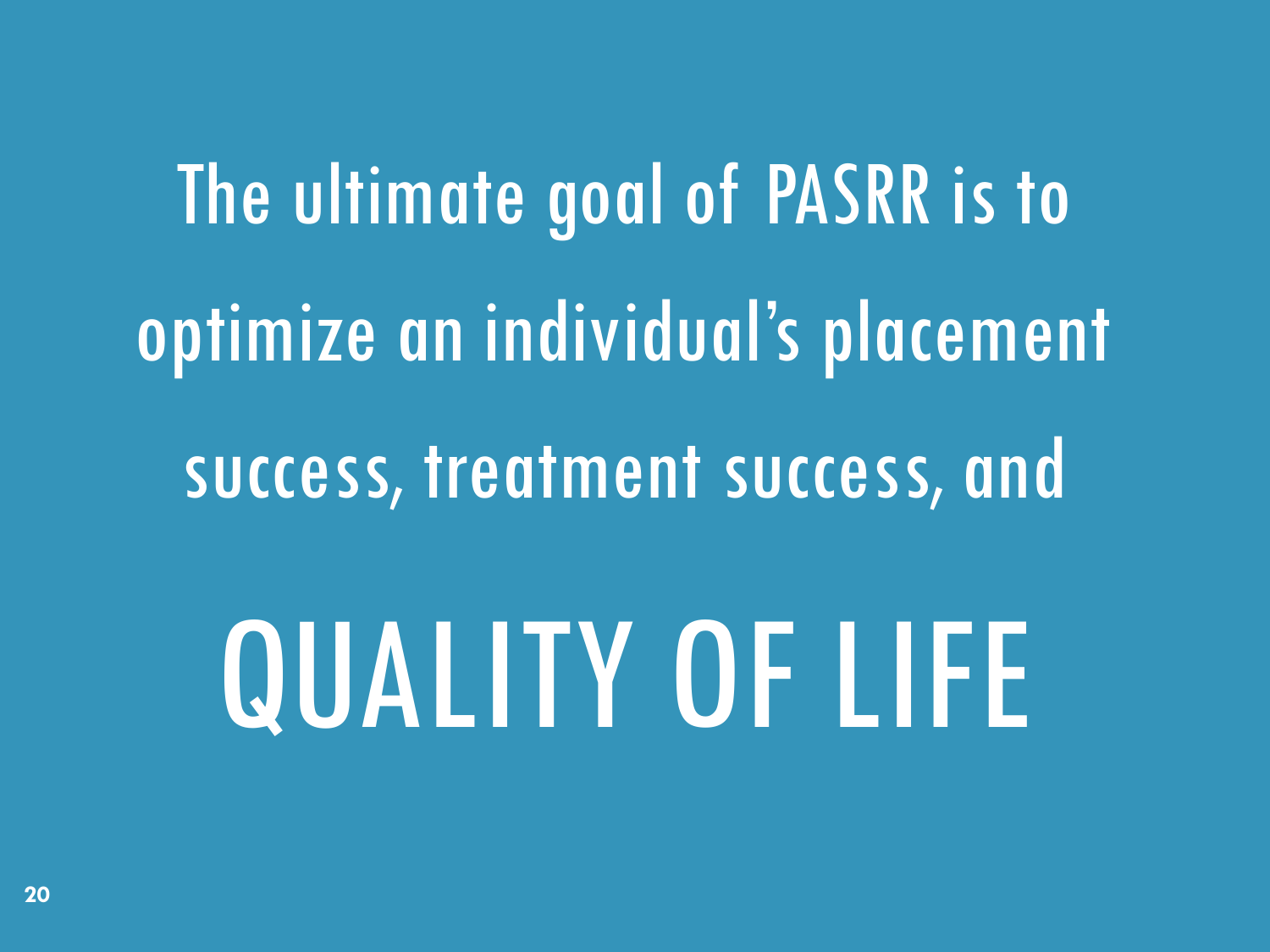### COMPLEMENTARY goals

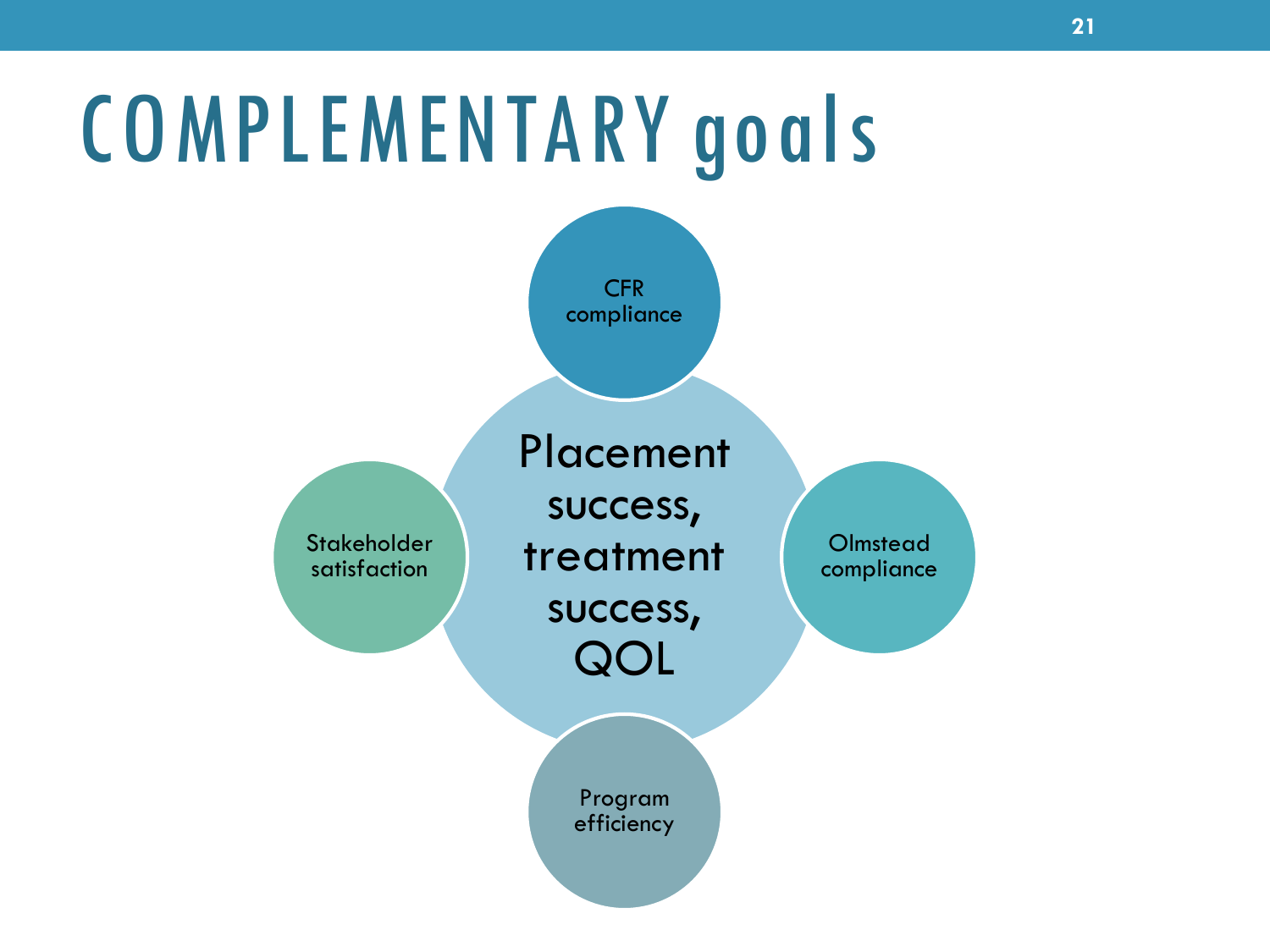### How states REACH that GOAL:



(Source: Dan Timmel, CMS, 8-13-2006, 2013)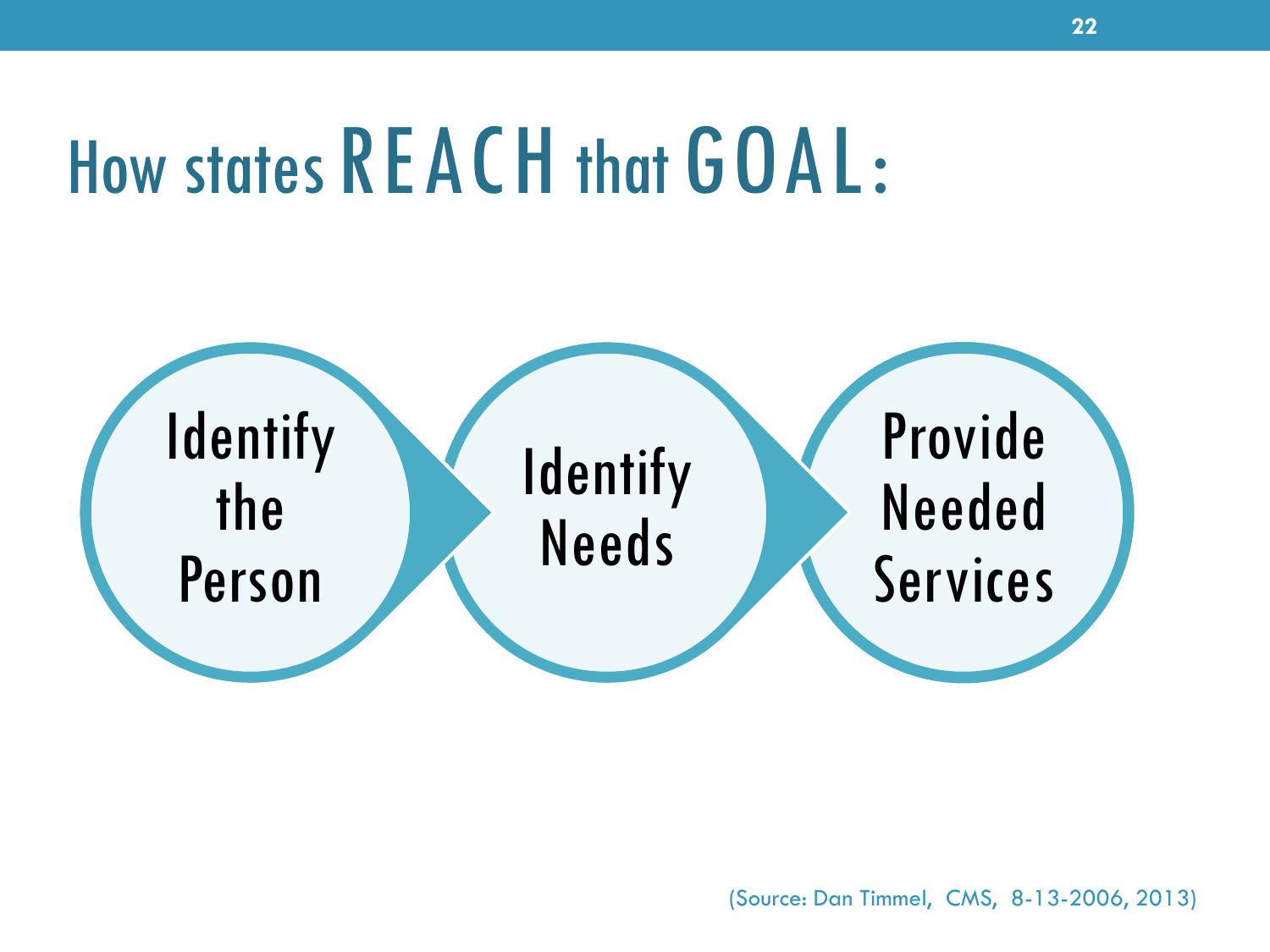### Align your quality efforts to your goals: Identifying the right PEOPLE

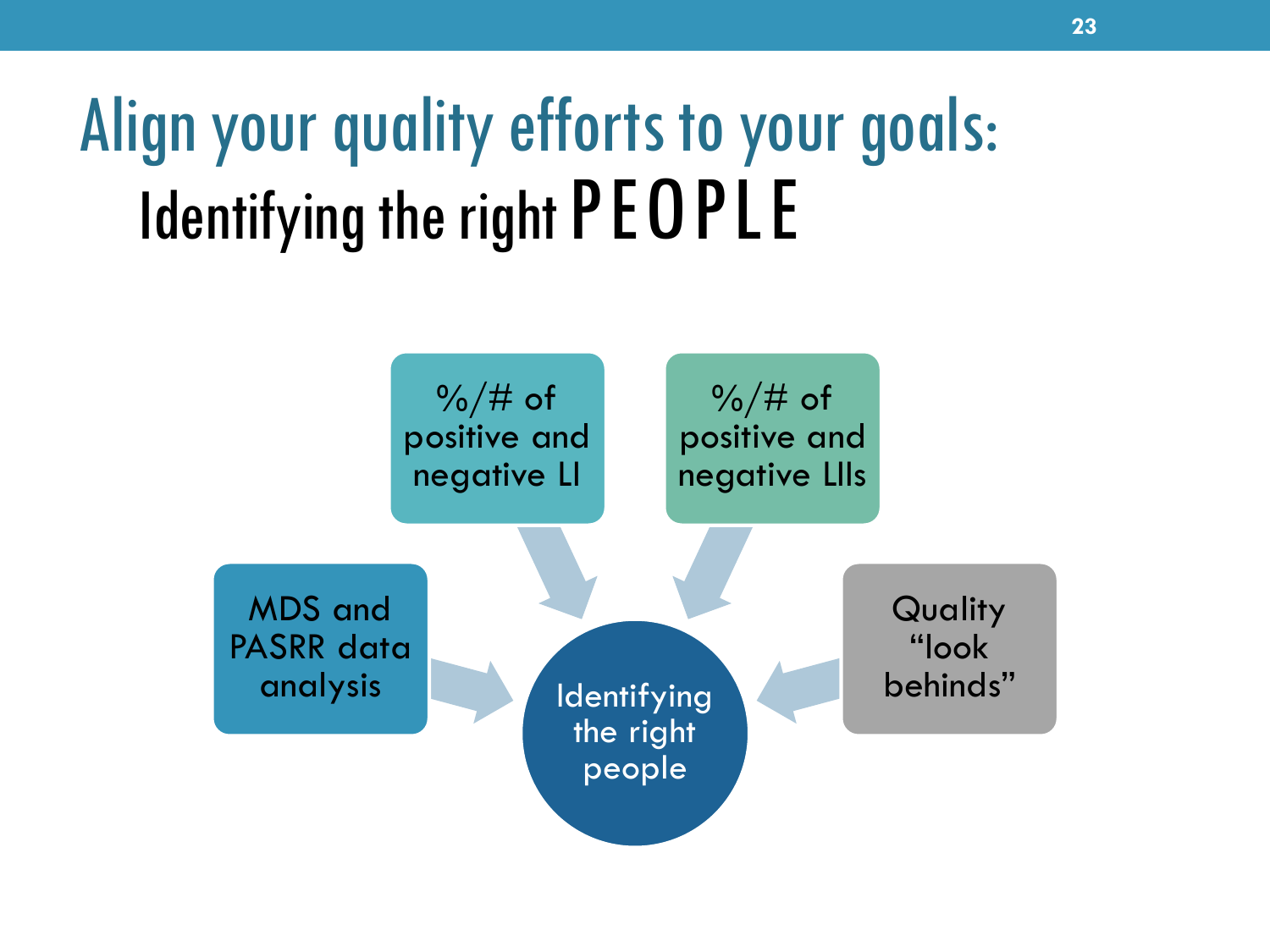### Align your quality efforts to your goals: Identifying NEED

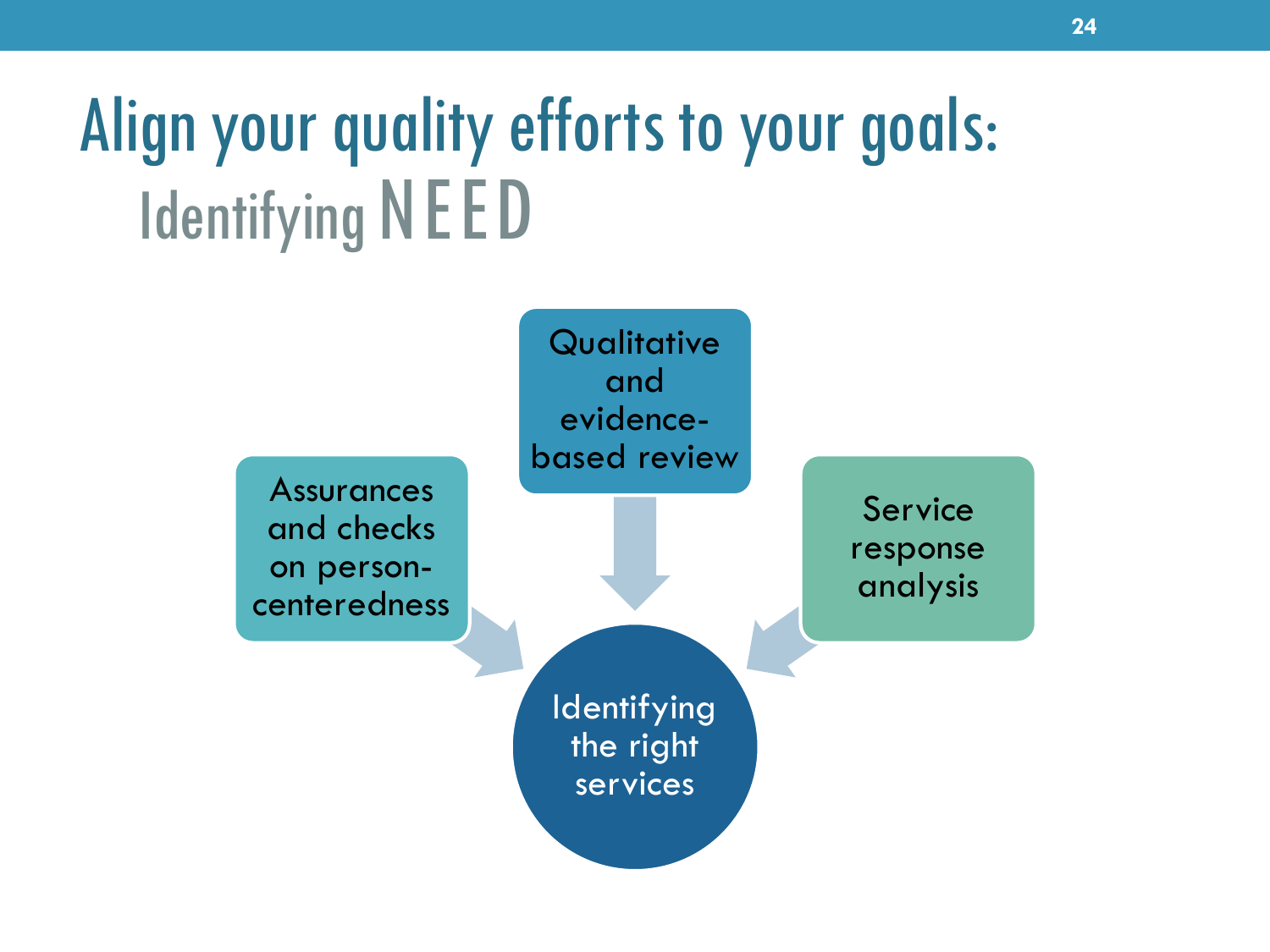### Align your quality efforts to your goals: Ensuring DELIVERY of services and supports

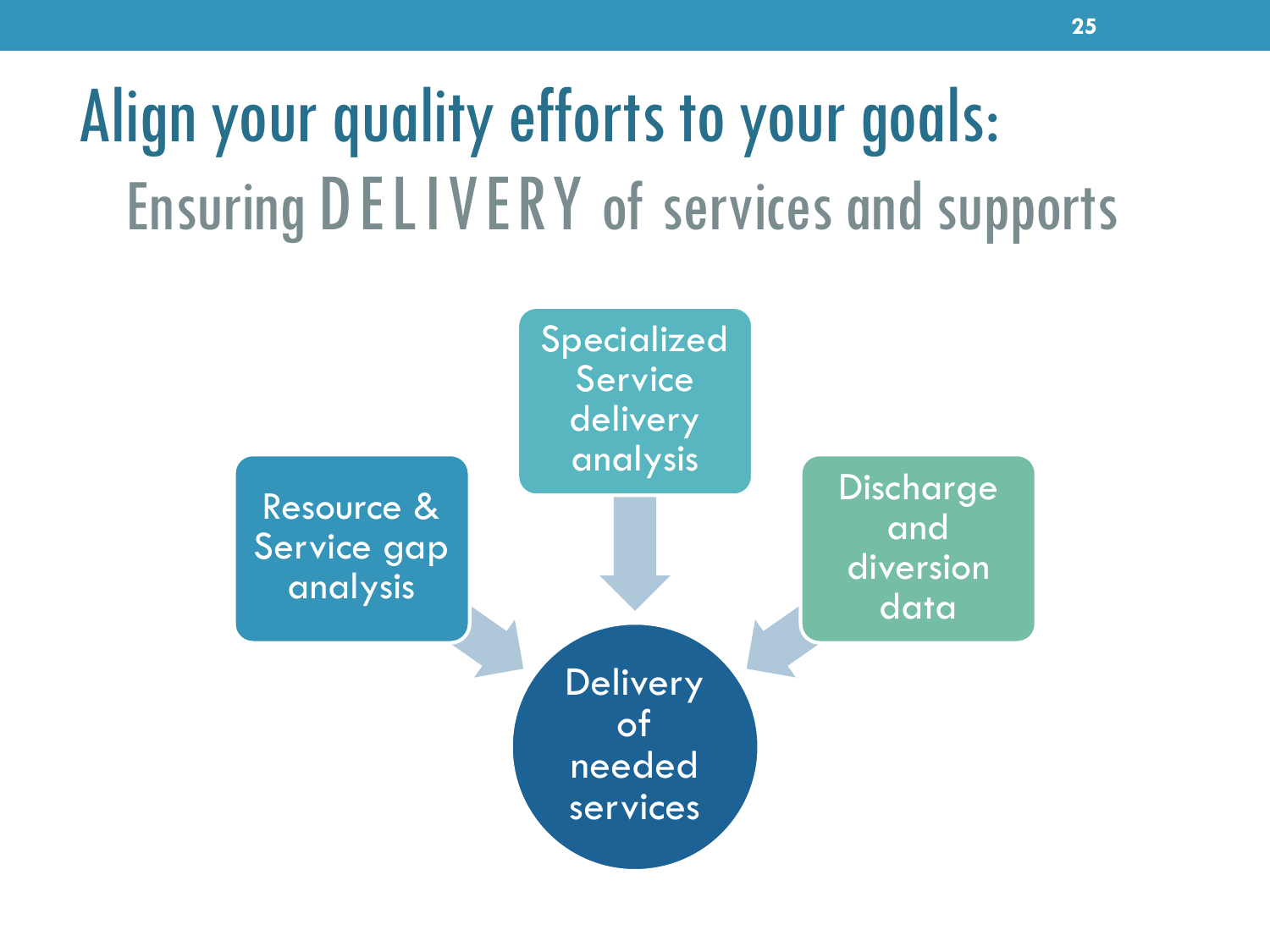### KEYS to QI and PASRR



#### **Build quality into your program design**

**• Quality measurement activities** and deliverables



#### **Database management system**

- **Discrete variable collection, storage,** and analysis
- **Data integrity**
- **Push button reporting**
- Workflow solutions
- Real-time data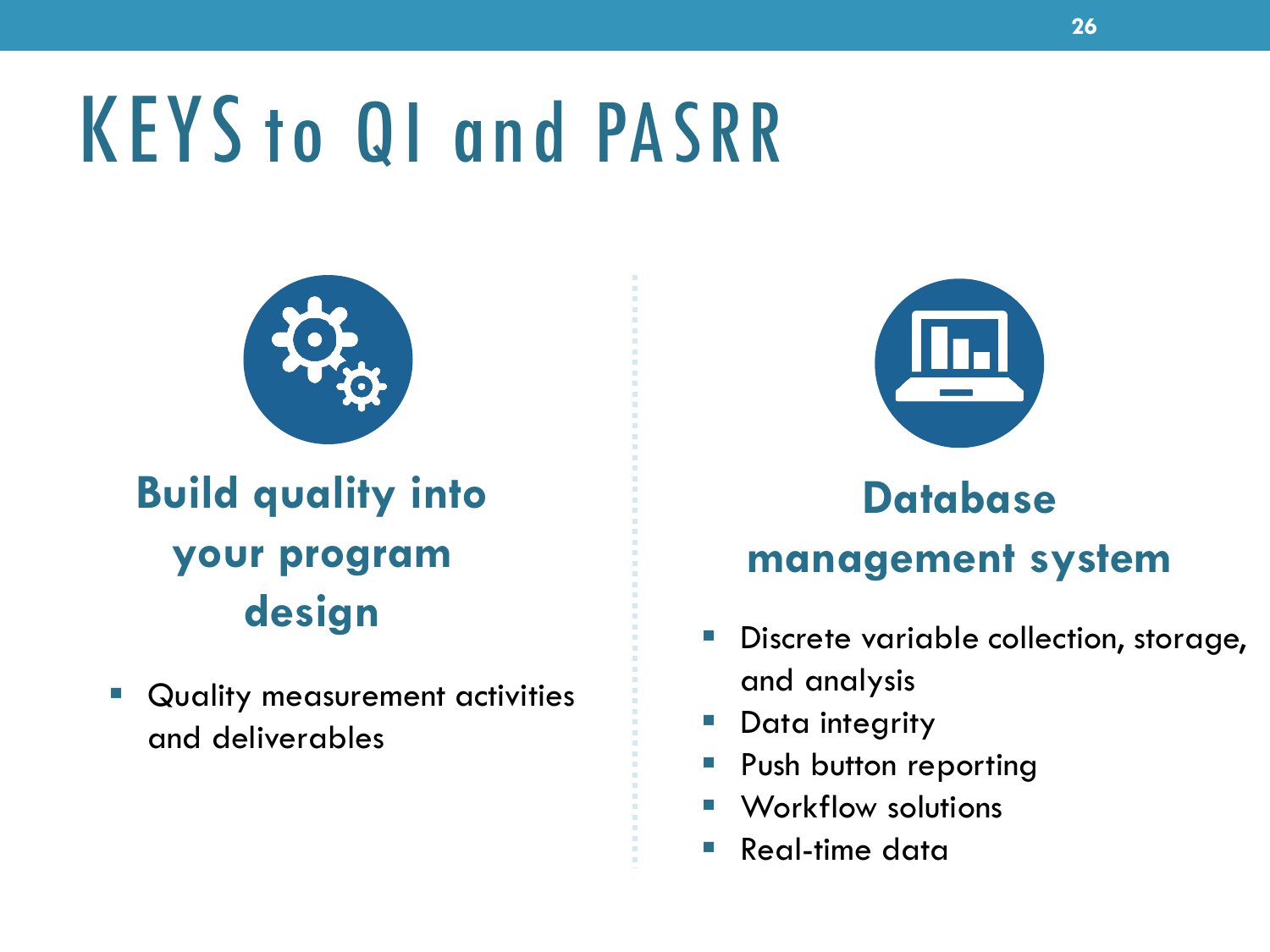#### PASRR Quality - Basic Measures and Data

#### Level 1

- Number of Level I's completed Total # of PAS and RR annually completed annually
- positive Level I's completed positive LIIs
- Number and percentage of the negative LIIs negative Level I's completed annually

#### Level II

#### **(grouped by MI, ID/RC, Dual) (grouped by MI, ID/RC, Dual)**

- 
- Number and percentage of **•** For PAS and RR # and % of
	- annually For PAS and RR # and % of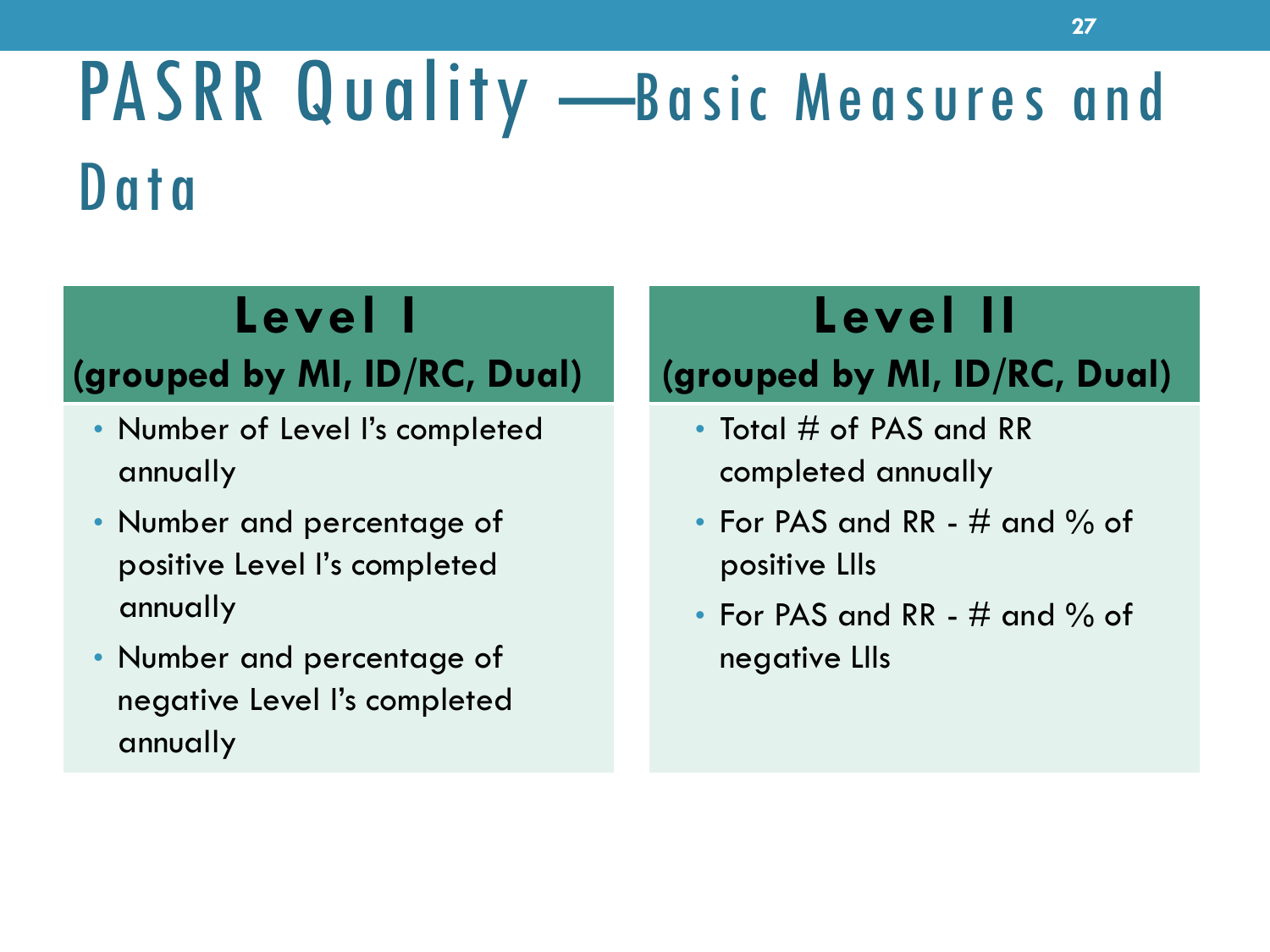# PASRR Quality-Intermediate Measures

### & Data

- Average time (days) between LI and LII PAS determination
- Average time (days) for RR determination
- For PAS and RR:  $\#$  and  $\%$  of positive LIIs leading to institutional placement
- For PAS and RR:  $\#$  and  $\%$  of positive LIIs leading to community placement
- For PAS and RR:  $\#$  and  $\%$  of categorical determinations
- For PAS and RR:  $#$  and  $%$  of exemption determinations
- For PAS and RR:  $\#$  and  $\%$  of positive LIIs with SS
- For PAS and RR:  $\#$  and  $\%$  of positive LIIs for veterans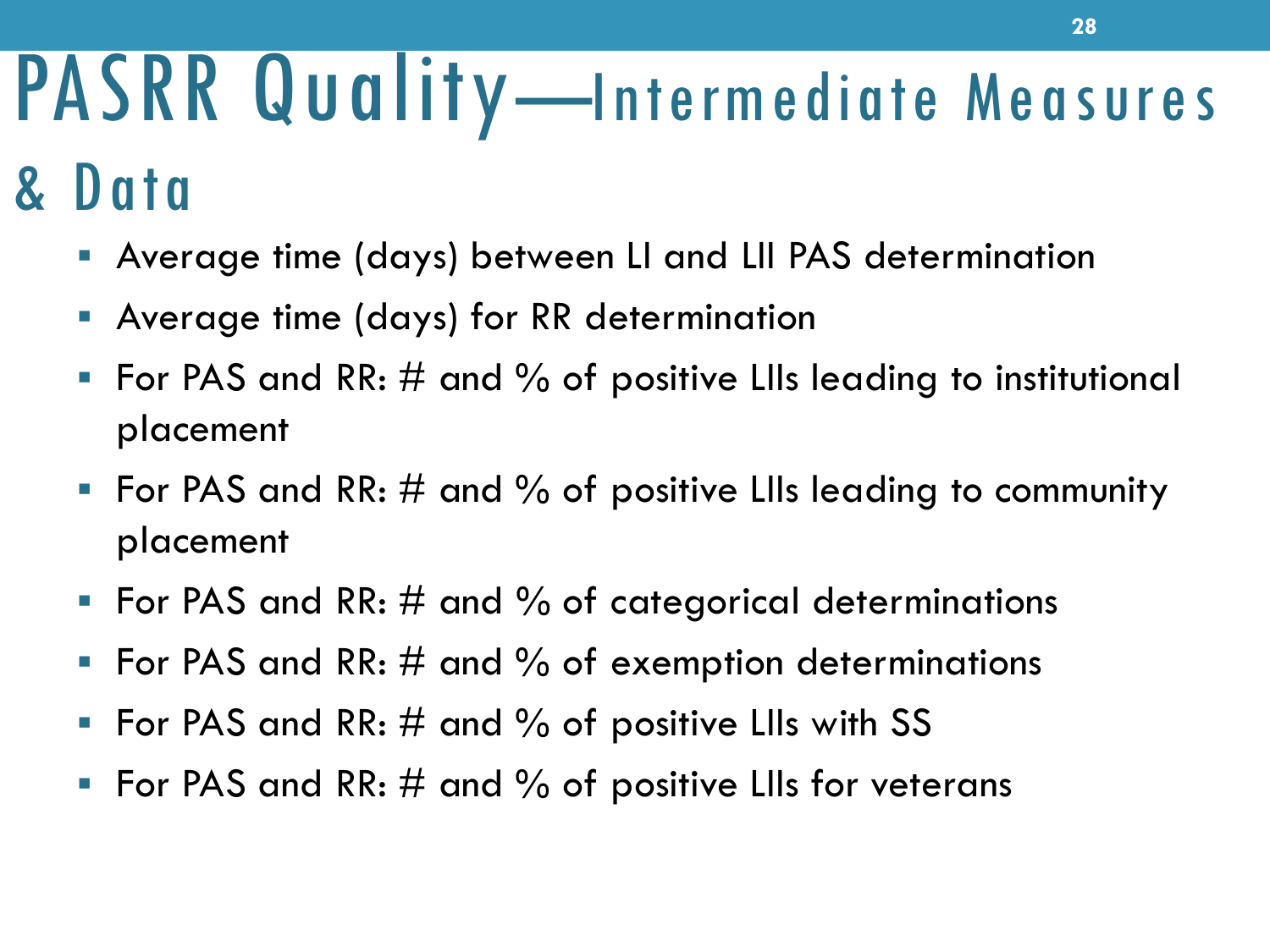### PASRR Quality—Advanced Measures & Data

- • Comparison of MDS data and PASRR data to ensure program efficacy and quality of care
- Delivery of specialized services
- **Outcome of specialized service delivery**
- **Individual Satisfaction/Quality Outcome Surveys**
- Population, Provider, Regional analyses (outcomes, services)
- • Quality "look behinds" to identify under-reporting of PASRR disabilities
- • Analysis of time-limited categorical and exemption decisions in which the individual exceeded length of stay
- Many more…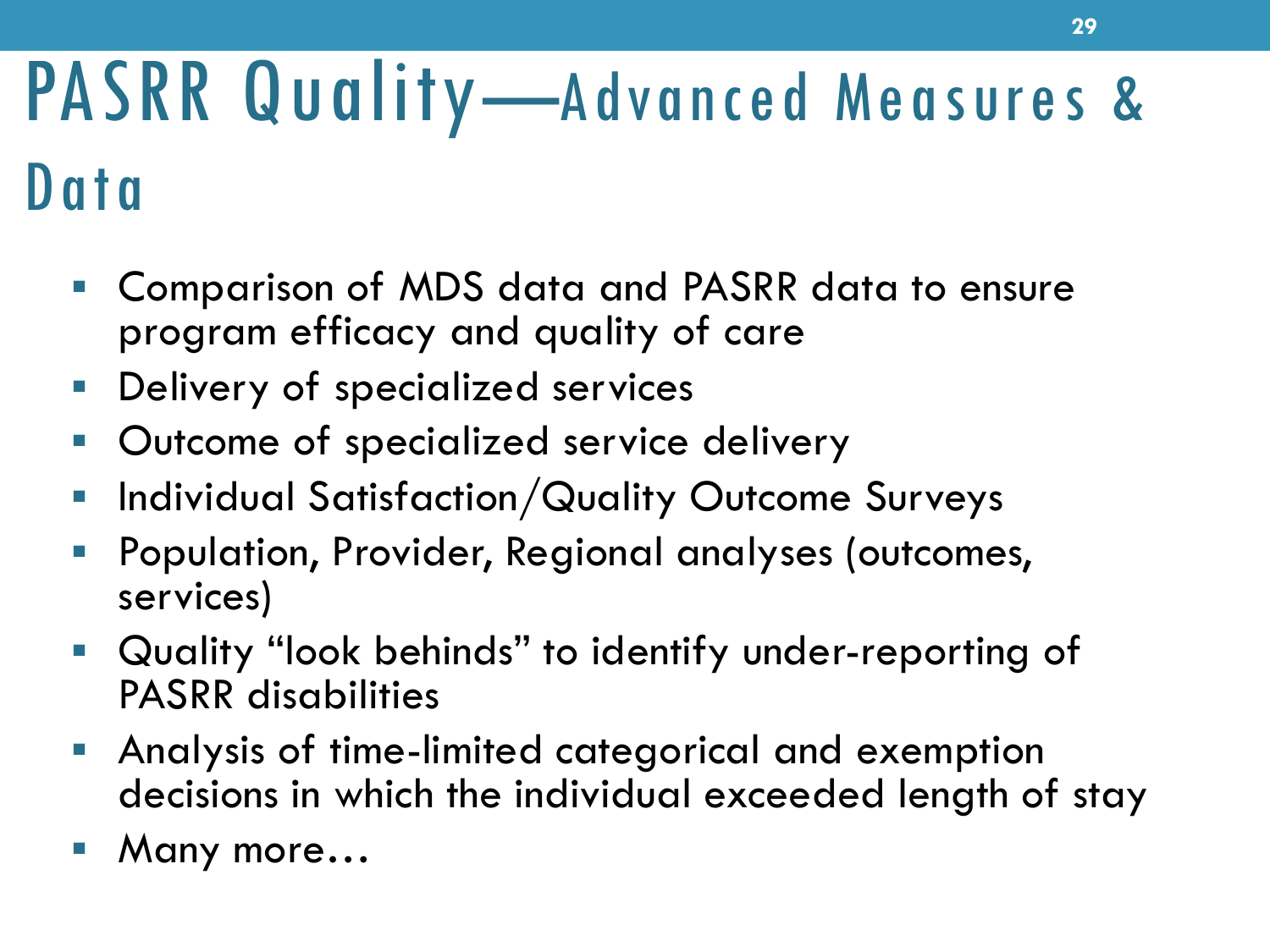# OPERATIONS MANAGEMENT DATA — Basic Level II Turnaround Reporting

#### • **Level II Turnaround**

- 42 CFR Part 483, Subpart C requirement: *Sees that Level II determinations are made within an annual average of 7-9 working days of a Level I identification.* [483.112(c)]
- **7–9 days:** compliant, but untenable
- **Goal:** speed, with good quality—how to improve?
	- Measure
	- Break down steps in the process
	- Analyze by factors that influence the quality and speed of each step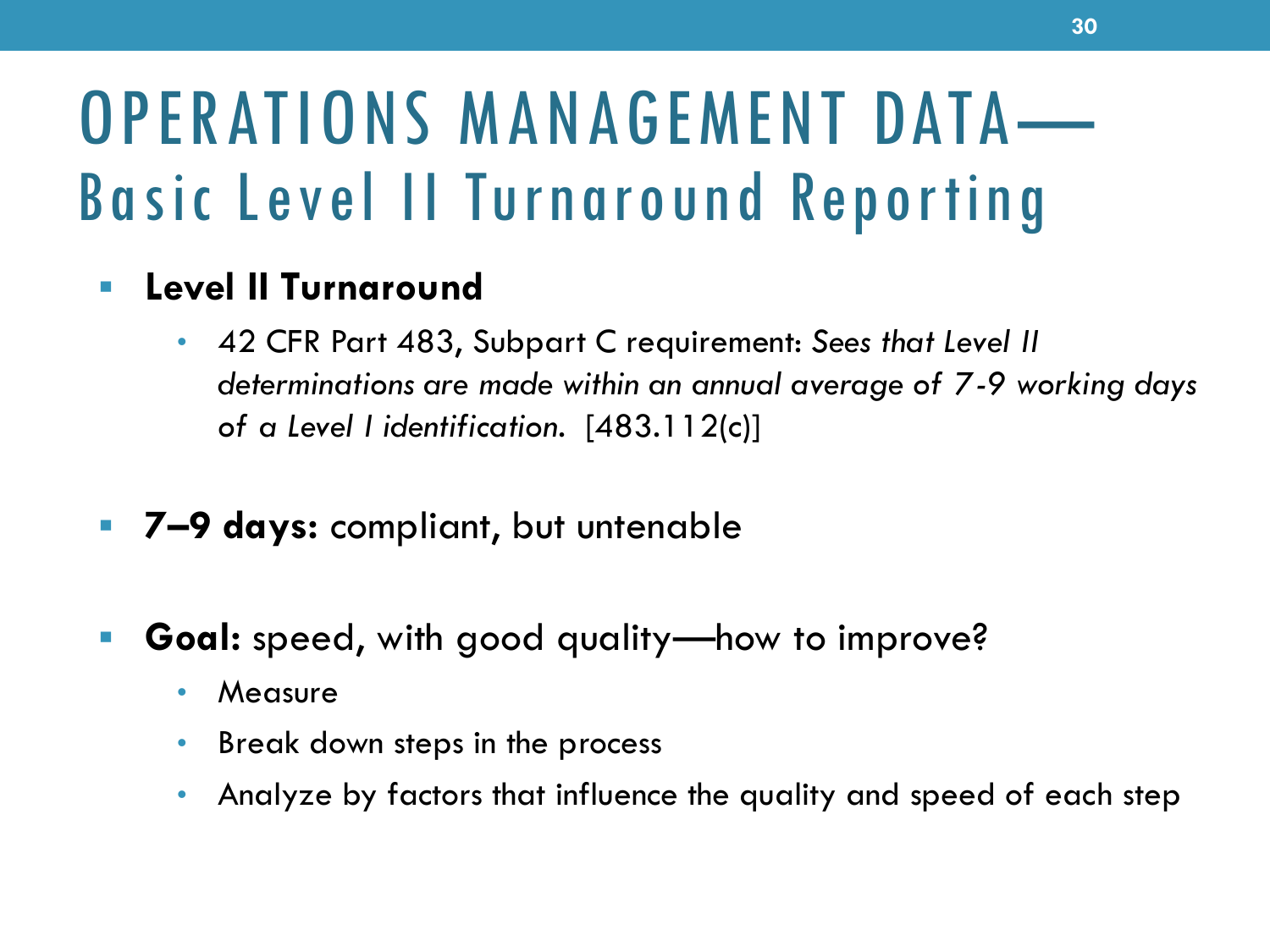# PROGRAM MANAGEMENT DATA— Level II Turnaround Report Example

#### STATE'S AVERAGE TURNAROUND FOR PREADMISSION **II ASSESSMENTS COMPARED TO FEDERAL STANDARD** LEVEL

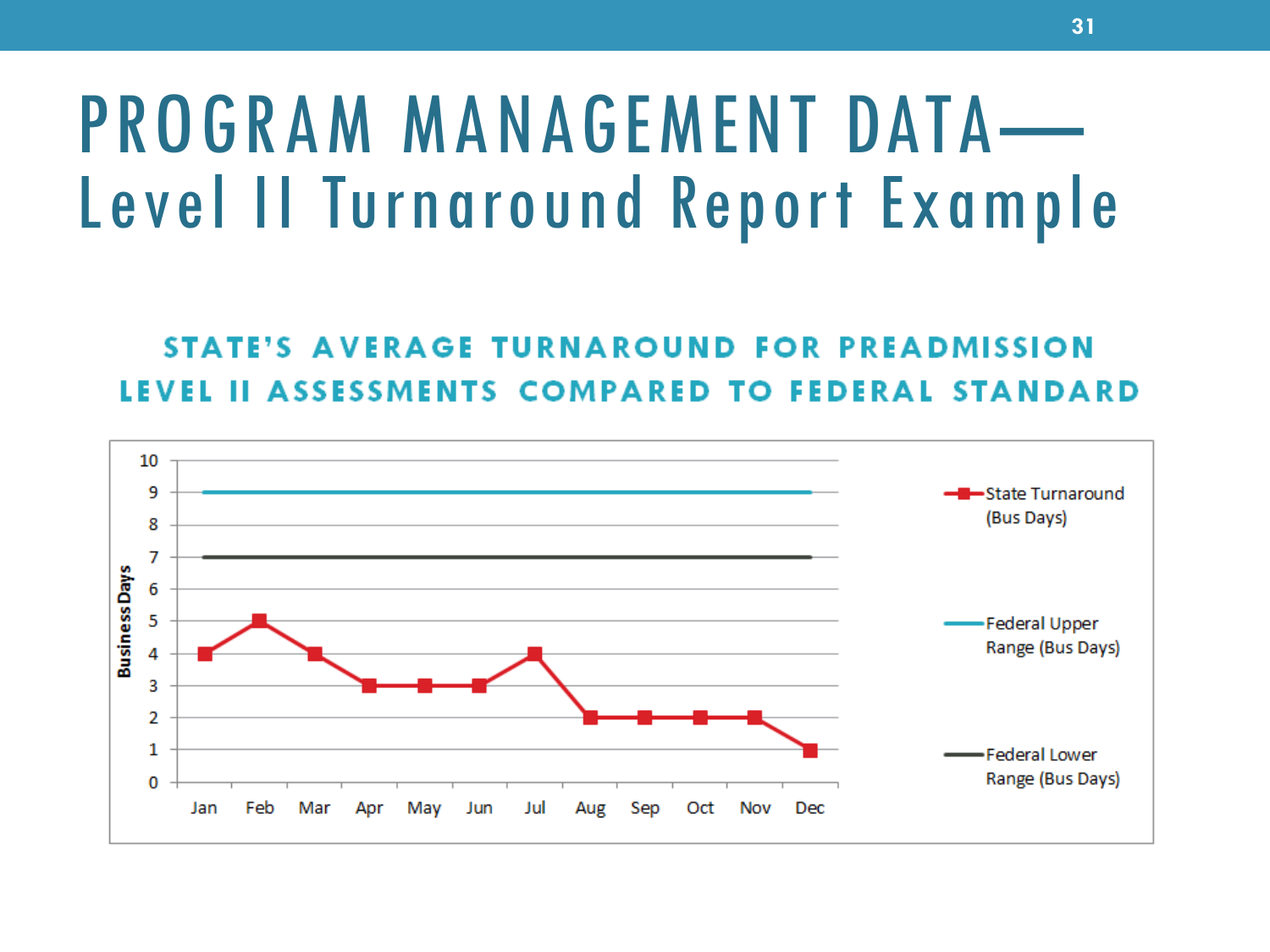# PROGRAM MANAGEMENT DATA— Level II Turnaround Breakdown

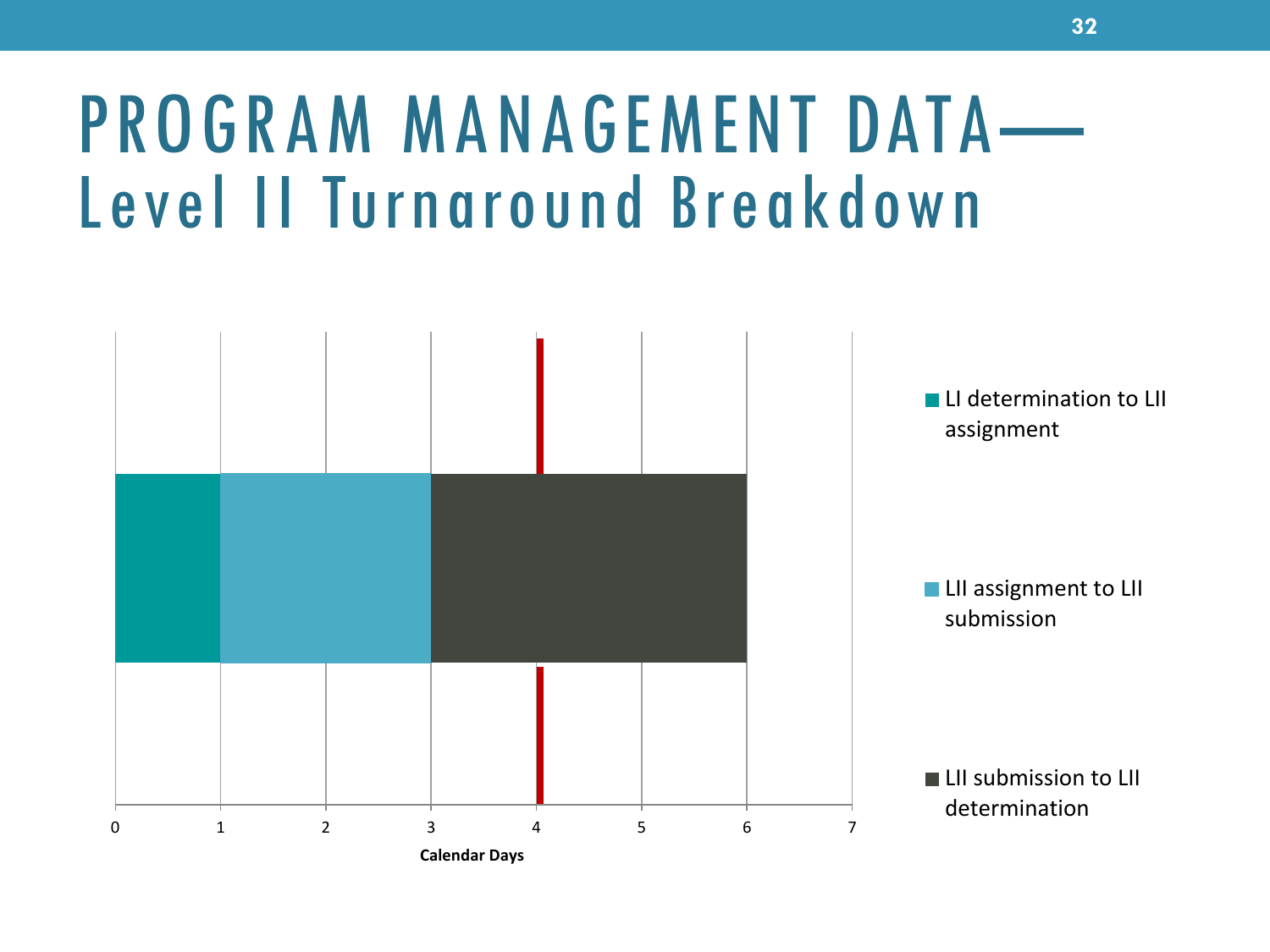#### APPLYING THE MODEL FOR IMPROVMENT

| <b>Model for Improvement Framework</b>                                             |                                                                                                                                          |  |
|------------------------------------------------------------------------------------|------------------------------------------------------------------------------------------------------------------------------------------|--|
| <b>Aim:</b> What are we trying to<br>accomplish? (SMART)                           | <b>Aim:</b> Over the next X months,<br>decrease the rate of EHD<br>approvals to less than $X\%$ of the<br>total number of PASRR outcomes |  |
| <b>Measures:</b> How will we know<br>that a change is an improvement?              | <b>Measures:</b> Percentage of EHD<br>approvals out of the total number<br>of PASRR outcomes                                             |  |
| <b>Changes:</b> What changes can we<br>make that will result in an<br>improvement? | <b>Change: Require all EHD request</b><br>to be reviewed and approved                                                                    |  |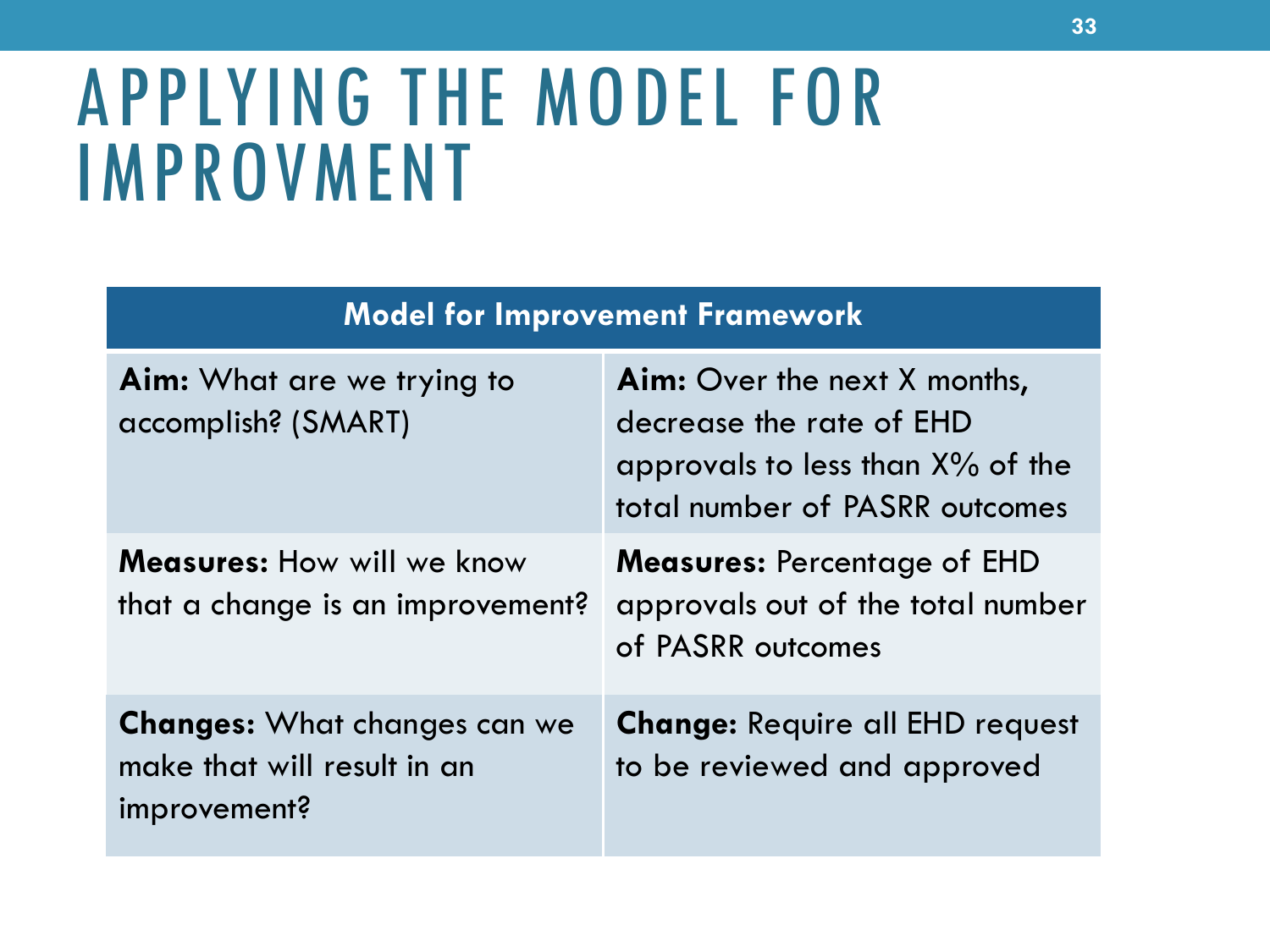### QUALITY IMPROVEMENT-0utcome Analysis

#### Exempted Hospital Discharge Analysis

- $\Box$  Policy EHD outcomes were self-selected by the LI submitter and not vetted through an approval authority
- $\Box$  Data showed Large  $\%$  of individuals with EHD approvals ended up staying longer than 30 days.
- ☐ Policy change EHDs were submitted for review and approval through Level "1.5"
- $\Box$  Outcome Reduction in EHD requests, reasonable  $\%$ stayed past 30 days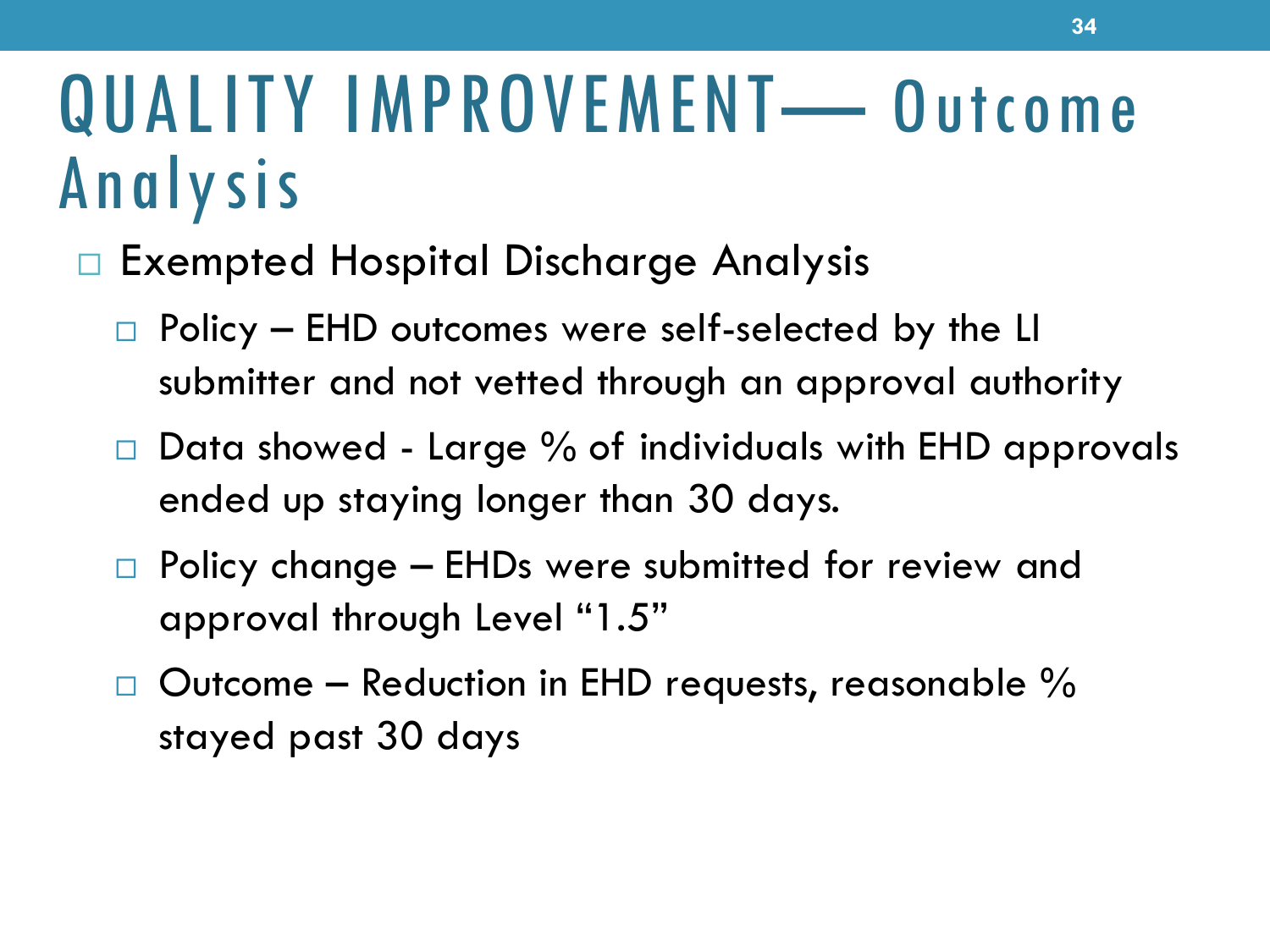### QUALITY IMPROVEMENT-Outcome Analysis

• Decision concordance study - Demonstrates decision integrity and reliability

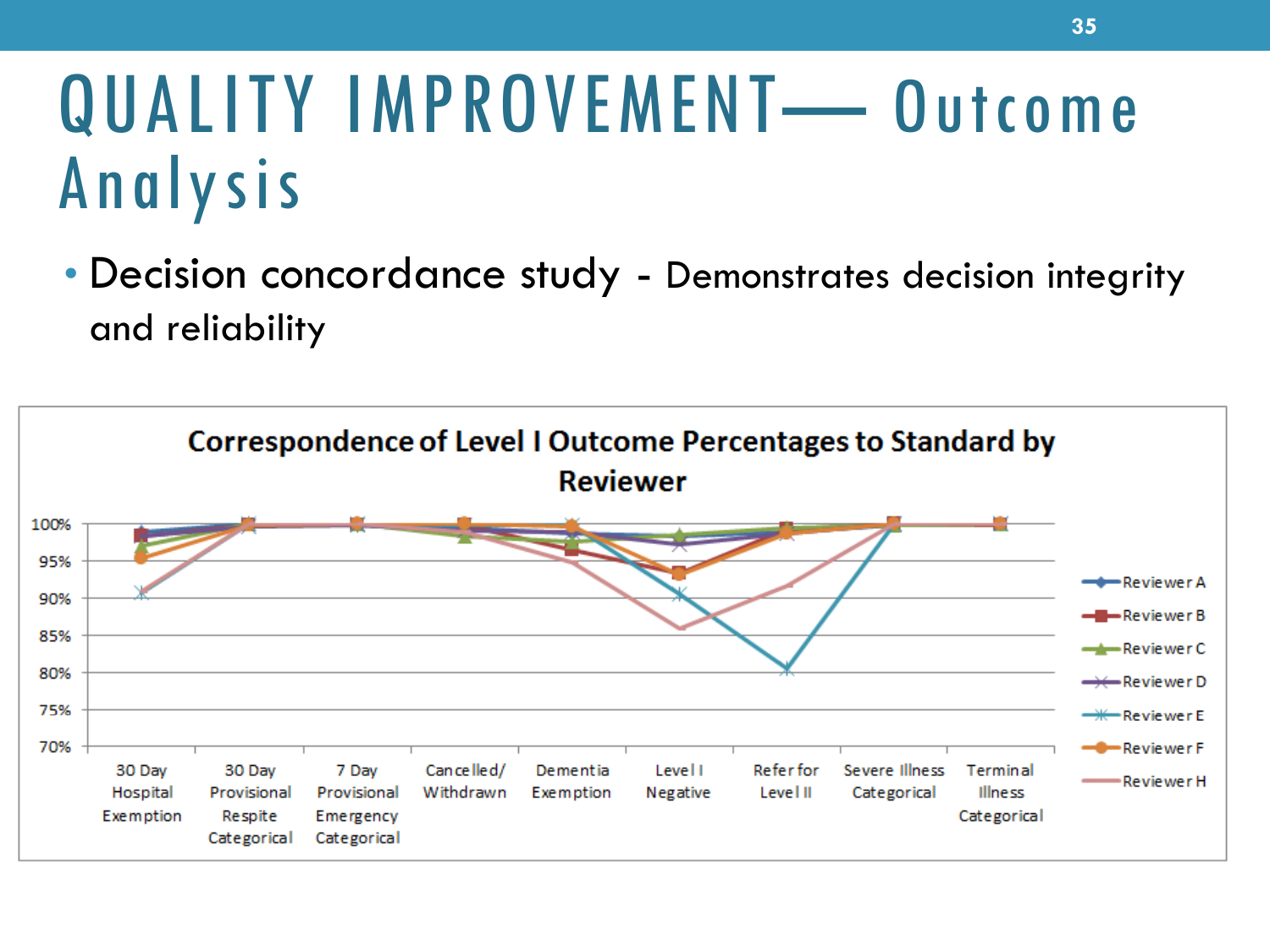### PASRR Resources

- PTAC [www.pasrrassist.org](http://www.pasrrassist.org/)
- PASRR Self-Assessment Tool
- PTAC National Reports and Fact Sheets

| <b>PASRR Level I Screen State Fact Sheet:</b>                                                                                                                                                                                                                                                                                                                                                                                                                                                                                                                                                                                                                                                                                                                                                                                                                                                                                                        | <b>R Level I Data Elemer</b>                            |
|------------------------------------------------------------------------------------------------------------------------------------------------------------------------------------------------------------------------------------------------------------------------------------------------------------------------------------------------------------------------------------------------------------------------------------------------------------------------------------------------------------------------------------------------------------------------------------------------------------------------------------------------------------------------------------------------------------------------------------------------------------------------------------------------------------------------------------------------------------------------------------------------------------------------------------------------------|---------------------------------------------------------|
|                                                                                                                                                                                                                                                                                                                                                                                                                                                                                                                                                                                                                                                                                                                                                                                                                                                                                                                                                      | ments                                                   |
| August 14, 2015                                                                                                                                                                                                                                                                                                                                                                                                                                                                                                                                                                                                                                                                                                                                                                                                                                                                                                                                      | ons to assist in identifyin<br>ported disabilities (MI) |
| This draft state fact sheet is provided to state PASRR contacts, as an opportunity for you to<br>verify the state-specific information section, prior to issuing the final fact Sheets and publishing<br>the 2015 National PASRR Report in fall 2015.                                                                                                                                                                                                                                                                                                                                                                                                                                                                                                                                                                                                                                                                                                | diagnosis                                               |
| <b>Background</b>                                                                                                                                                                                                                                                                                                                                                                                                                                                                                                                                                                                                                                                                                                                                                                                                                                                                                                                                    | red disorder                                            |
| Under Medicaid law, individuals with mental illness, intellectual disability, or a related condition<br>have special protections to ensure that long term services and supports are provided in the<br>most integrated setting that meets the individual's needs and preferences. These protections<br>align with the obligations states have to serve people in the most integrated setting appropriate<br>under the Americans with Disabilities Act (ADA) and the Supreme Court's decision in Olmstead.<br>Preadmission Screening and Resident Review (PASRR) is a federally required process that<br>prevents individuals with mental illness, intellectual disability, or a related condition from being<br>admitted to nursing facilities (NFs) until a full assessment is made and the least restrictive, most<br>integrated set of person-centered services are recommended to meet the individual's medical<br>and disability-related needs. | wmptoms (MI)<br>ks (MI)                                 |
| The first step in ensuring that individuals' needs are properly met through PASRR is the Level I<br>screen. A state must effectively use its Level I screening to identify all individuals who require a<br>Level II evaluation. If individuals are not properly identified as needing a Level II screen, they<br>may enter a nursing facility inappropriately, or without receiving special services and supports<br>for their PASRR-related disability (in addition to standard NF services). Such improper<br>admissions do a disservice to these individuals. In addition, Federal Financial Participation (FFP)                                                                                                                                                                                                                                                                                                                                 | ange (MI)                                               |

is not available for NF services provided when a necessary Level II PASRR is not completed. because an individual was not identified, putting states and facilities at risk of disallowance. In 2014 PTAC conducted the first national analysis of state Level I screens. The purpose was to determine the degree to which state screening tools fulfill the goal described in the Code of Federal Regulations (CFR): to identify all individuals who may have signs of a serious mental

illness (MI), an intellectual disability (ID), or a related condition (RC). The results were published in the 2014 Review of State PASRR Policies and Procedures National Report.

In order to review state Level I tools, PTAC developed a set of 14 data elements which capture plausible indicators of MI, ID, or RC. The criteria followed three fundamental principles:

PASRR Review of Level I Tools, State Fact Sheet | August 14, 2015 | p. 1

#### nte Keywords/Phrase **Level of Detail** diagnosis: serious mental ill Comprehensiv mental disorder substance use Comprehensive interpersonal: serious difficulty Comprehensive interacting with others: altercations evictions, unstable employment, frequently isolated, avoids others serious difficulty completing tasks, Comprehensive required assistance with tasks, error: with tasks: concentrationpersistence: pace self-injurious, self-mutilation, suicidal, Comprehensive physical violence or threats, appetite disturbance hallucinations delusion serious loss of interest, tearfulness. irritability, withdrawal

#### PASRR State Systems Review<sup>1</sup> V.1 2.27.10

#### TARLE OF CONTENTS

| В.           |  |
|--------------|--|
|              |  |
|              |  |
| E.           |  |
| F.           |  |
| G.           |  |
| н.           |  |
| L.           |  |
| $\mathbf{L}$ |  |
| К.           |  |
|              |  |
|              |  |

#### A. PASRR Responsibilities and General Procedures

#### Section Respondent(s):

|                                                                                                               | <b>A.1 State Medicaid Agency Requirements</b>                                                           | Met | <b>Not Met</b> |  |
|---------------------------------------------------------------------------------------------------------------|---------------------------------------------------------------------------------------------------------|-----|----------------|--|
| State Medicaid Agency: overall responsibility for the state PASRR program, including auditing and enforcement |                                                                                                         |     |                |  |
|                                                                                                               | functions, and funding PASRR activities to demonstrate that the state's PASRR program:                  |     |                |  |
|                                                                                                               | * Prevents inappropriately admitting persons with MI/MR to nursing facilities (NFs).                    |     |                |  |
|                                                                                                               | Results in meaningful clinical information available on the current NF medical record for every NF<br>٠ |     |                |  |
|                                                                                                               | resident determined by PASRR to have SMI and/or MR.                                                     |     |                |  |
| $\mathbf{1}$                                                                                                  | Ensures that all requirements of §§483.100-138 are met. [431.621(c)(8), and                             |     |                |  |
|                                                                                                               | 483.104] and that the SMH/MRA fulfill their statutory responsibilities and comply                       |     |                |  |
|                                                                                                               | with the regulations. [431.621, 483.104]                                                                |     |                |  |
| $\overline{2}$                                                                                                | Develops written agreements with SMHA and SMRA, per §431.621, including required                        |     |                |  |
|                                                                                                               | components in 483.621(c).                                                                               |     |                |  |
| з                                                                                                             | Approves the PASRR evaluation instruments developed by the SMHA and SMRA.                               |     |                |  |
| 4                                                                                                             | Assures that placement options comply with §§483.130(m) and 483.118.                                    |     |                |  |
| 5                                                                                                             | Sees that NFs comply with any PASRR functions assigned by the state. E.g., required                     |     |                |  |
|                                                                                                               | PASRR documentation is in charts, and reflected in the care plan.                                       |     |                |  |

 $1$ | Page

Abstracted from CMS State Self Assessment

SRR Review of Level I Tools, State Fact Sheet | August 14, 2015 |p. 5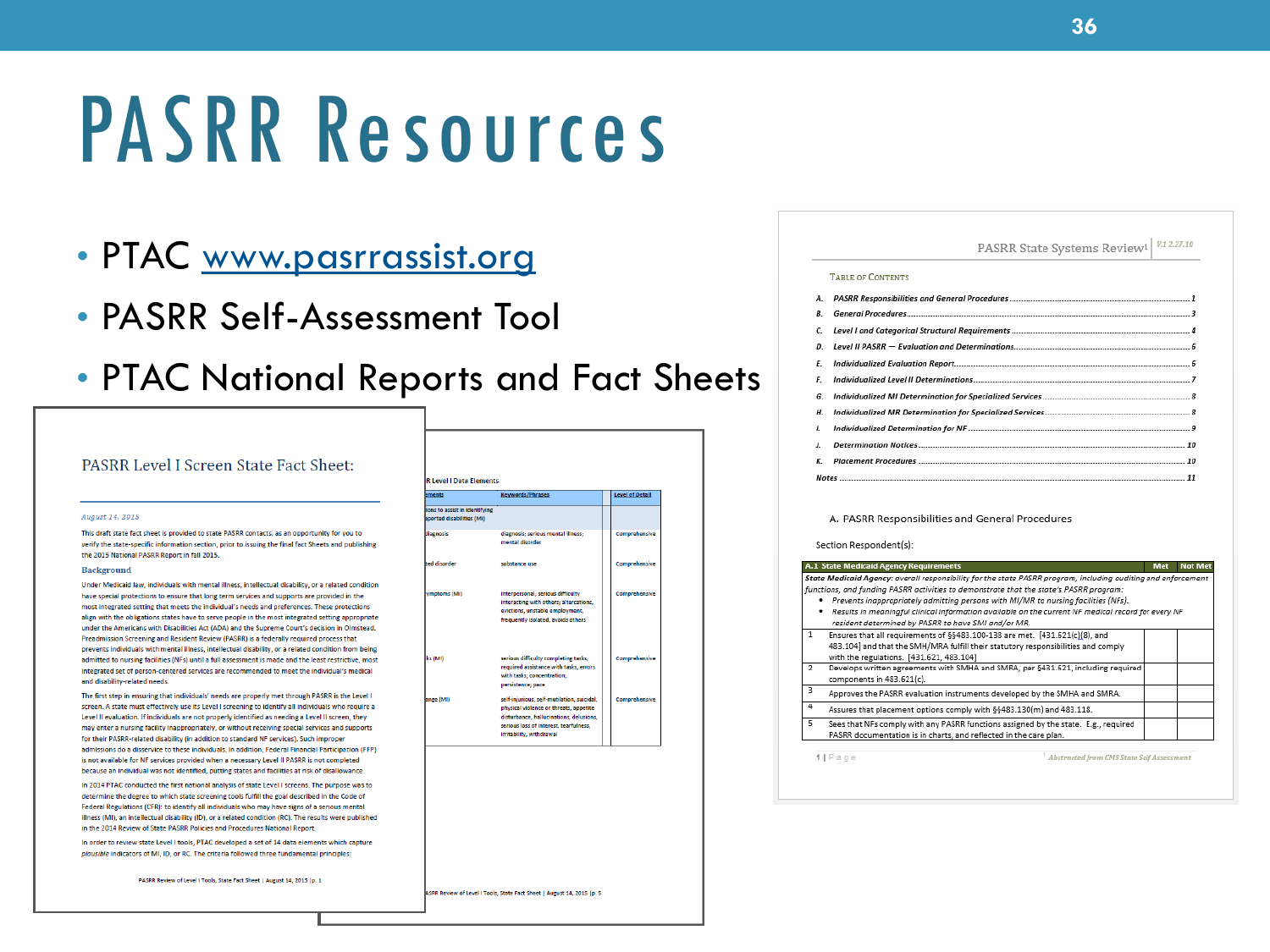### **RESOURCES**

- **Institute for Healthcare Improvement [www.ihi.org](http://www.ihi.org/)**
- **American Society for Quality [www.asg.org](http://www.asg.org/)**
- National Association for Healthcare Quality [www.nahg.org](http://www.nahg.org/)
- National Institute of Standards and Technology: Baldrige Performance Excellence Program [www.nist.gov/baldrige](http://www.nist.gov/baldrige)